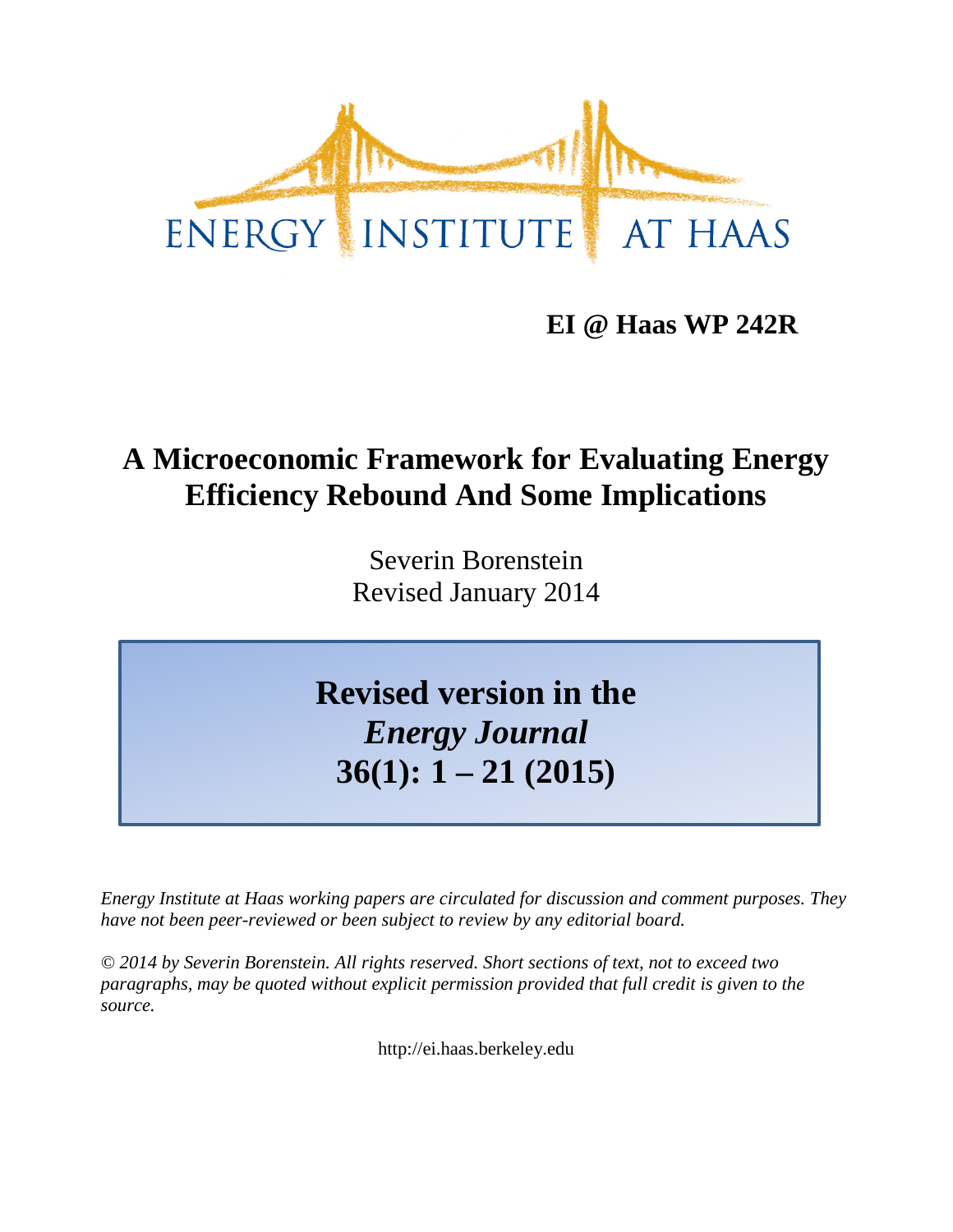# A Microeconomic Framework for Evaluating Energy Efficiency Rebound And Some Implications

## Severin Borenstein\*

#### Revised January 2014

Abstract: Improving energy efficiency can lower the cost of using energy-intensive goods and may create wealth from the energy savings, both of which lead to increased energy use, a "rebound" effect. I present a theoretical framework that parses rebound into economic income and substitution effects. The framework leads to new insights about the magnitude of rebound when goods are not priced at marginal cost and when consumers are imperfect optimizers, as well as the role of technological progress in rebound. I then explore the implications of this framework with illustrative calculations for improved auto fuel economy and lighting efficiency. These suggest that rebound is unlikely to more than offset the savings from energy efficiency investments (known as "backfire"), but rebound likely reduces the net savings by roughly  $10\%$  to  $40\%$  from these energy efficiency improvements.

<sup>\*</sup>E.T. Grether Professor of Business Economics and Public Policy, Haas School of Business, University of California, Berkeley, CA 94720-1900 (faculty.haas.berkeley.edu/borenste); Co-Director of the Energy Institute at Haas (ei.haas.berkeley.edu); Director of the University of California Energy Institute (www.ucei.berkeley.edu); Research Associate of the National Bureau of Economic Research (www.nber.org). Email: borenste@haas.berkeley.edu. I benefited from discussions with Carl Blumstein, Lucas Davis, Paul Joskow, Chris Knittel, David Rapson, Alan Sanstad, Catherine Wolfram and seminar participants at U.C. Berkeley's Energy & Resources Group colloquium and the 18th annual POWER conference, as well as detailed comments from two referees. Patrick Baylis provided excellent research assistance, as well as valuable comments. This research was supported in part under a research contract from the California Energy Commission to the Energy Institute at Haas.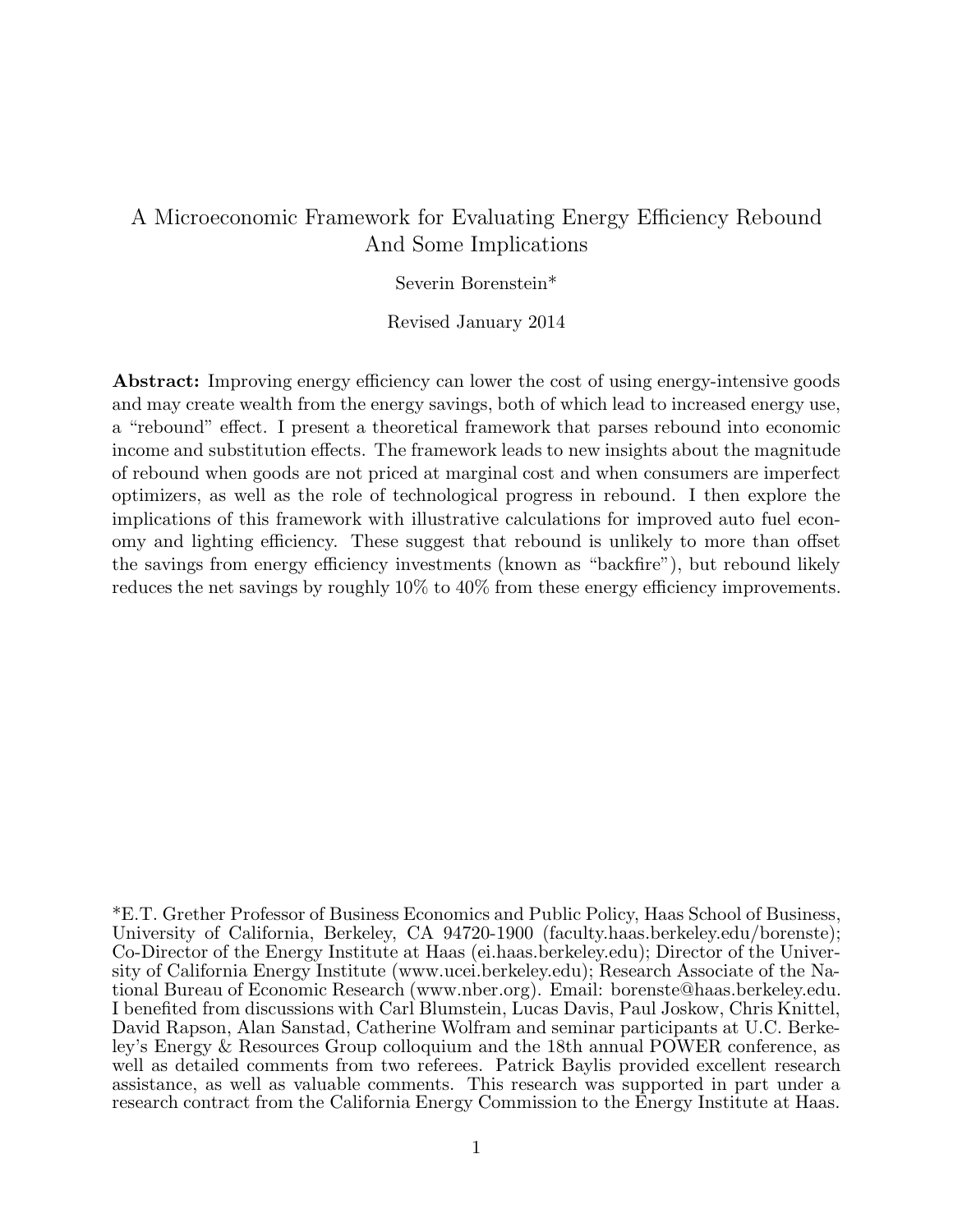In policy discussions of combating climate change, the most cost-effective response is often said to be energy efficiency: improving devices to provide the same services using less energy, and thus causing fewer greenhouse gas emissions. The impact of energy efficiency on total energy use is controversial, however, because reducing the energy that a device consumes generally lowers the marginal cost of using the device and may raise the wealth of consumers and producers. Thus, an energy efficiency improvement can lead to greater use of the energy efficient device and increased spending on other goods that were previously not affordable. This phenomenon is known as "rebound" or "takeback" in the energy efficiency literature.

Because rebound is a reoptimization in response to price and income changes, in standard economic analysis it would be seen as welfare enhancing. Nonetheless, in measuring the energy savings from an efficiency upgrade, rebound is an offset to the direct measurement of energy saved from a device providing the same services using less energy. The extent of rebound is the subject of hot debate and has lead to a wide variation of views on the role that energy efficiency can play in addressing climate change.

A great deal has been written on the rebound effect, but much of it seems to be either too narrowly focused – covering just the increased use of the good that has become more energy efficient – or makes claims much broader than the evidence can support – attributing most increases in societal energy consumption over time to the correlation of energy use and increased efficiency of its use. In this paper, I venture to provide a microeconomic framework that effectively captures the energy consumption effects that result from an energy efficiency improvement.

My focus here is on quantitative measurement of energy efficiency rebound and the net energy saved. This is *not* an analysis of the welfare benefits of energy efficiency and rebound, which is itself an important topic, but distinct from the quantity measurement issue. The quantitative rebound issue is obviously not the whole story, but it is a primary focus of debates about energy efficiency.<sup>1</sup> Research measuring rebound comes to widely divergent conclusions about both the appropriate measurement method and the implied

<sup>1</sup> Energy efficiency research seems to have three major thrusts, two positive and one normative. A large, mostly engineering, literature focuses on measuring the direct energy savings that results from a given investment. A second literature, which has existed for decades, but has grown in prominence over the last few years, is concerned with measuring the magnitude of rebound effects. My analysis is intended to contribute to this strand. The third literature attempts to estimate the welfare impacts of the quantitative changes found in the other two lines of research. A separate, but intertwined, literature addresses the size of the "energy efficiency gap," that is, the extent to which end users underinvest in privately optimal energy efficiency improvements.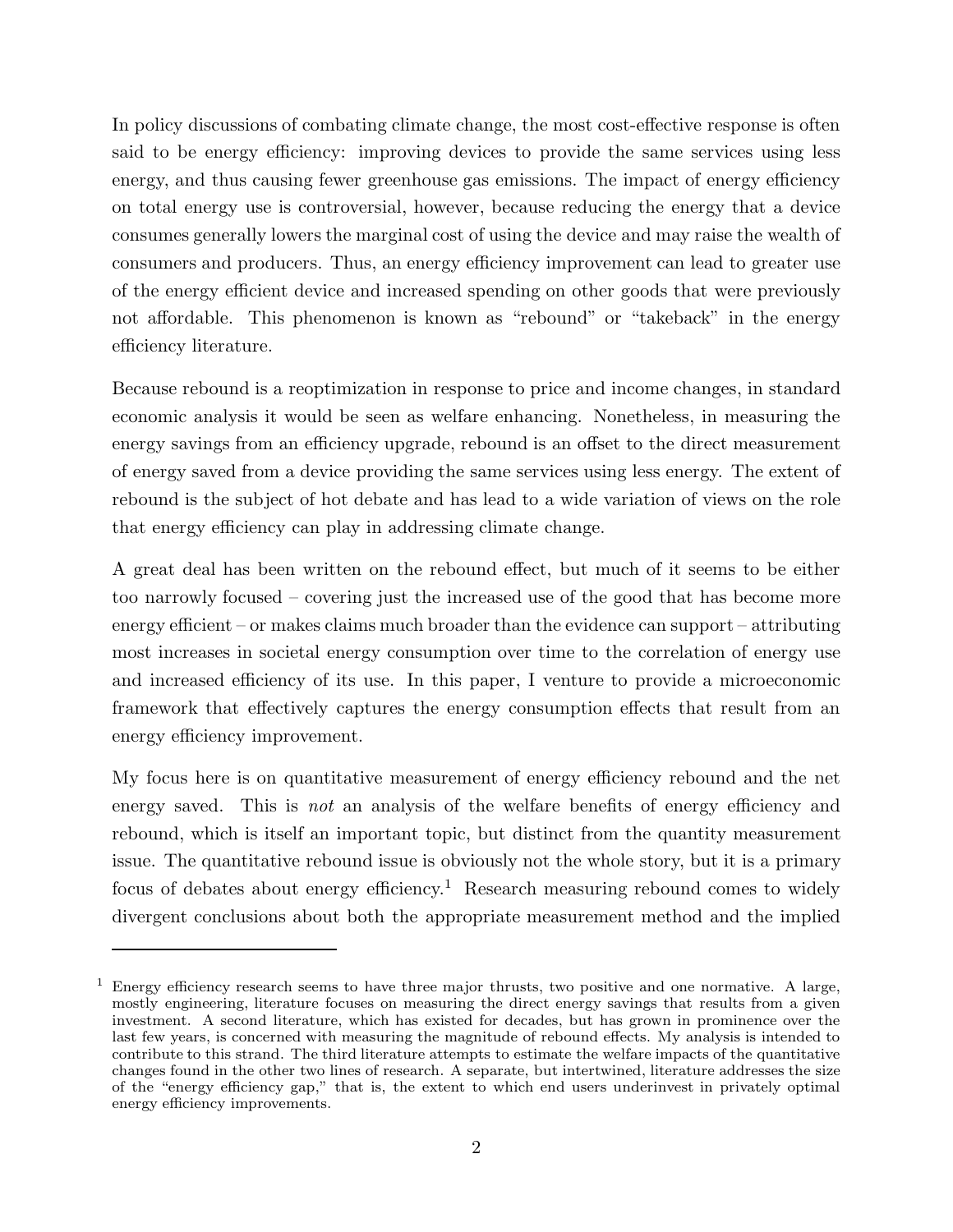size of rebound.<sup>2</sup>

I focus on the microeconomics of rebound following an energy efficiency upgrade at the end-use consumer level. This differs from much of the rebound literature in that I do not focus on producer-side energy efficiency and do not use a production function (or cost function, the dual) approach to analyzing the behavioral response to an improvement in energy efficiency. Instead, I disaggregate the impact of an end-user energy efficiency upgrade using microeconomic tools that permit a more broad and rigorous analysis than I have found in the existing literature. This approach yields significant insights into the overall impact of end-use energy efficiency improvements. The approach I take has the potential weakness of falling into a fallacy of composition when extrapolated to the whole economy – inferring an aggregate effect by scaling up the effect from a microeconomic level – though I attempt to address this concern.

After a very brief review of the economic research on rebound in section I, section II presents a model of the change in consumption choices in the presence of an energy efficiency improvement, recognizing the consumer's budget constraint. I show how this approach can help to parse the rebound effect into income and substitution effects and that the income and substitution effects operate independently. Section III addresses many other factors that are raised in studies of rebound – such as time constraints on consumption and responsiveness of supply and innovation – and discusses how they fit into the framework. Section IV uses the framework to do back-of-the-envelope calculations of rebound and illustrates the approach with examples from auto fuel efficiency and lighting power usage. I conclude and suggest next steps in section V.

# I. A Very Brief History of Rebound Analysis

There is a surprisingly large literature on energy efficiency rebound. Numerous papers have reviewed this literature, with Greening, Greene and Difiglio (2000) being the most widely referenced, and more recent contributions from Sorrell (2009), Jenkins, Nordhaus and Shellenberger (2011), and Azevedo, Sonnberger, Thomas, Morgan, and Renn (2012). I do not attempt to present such a review here, but do use those overviews to place my analysis within the literature.

While the first contribution is attributed to Jevons (1865), the field is generally considered

<sup>2</sup> Gillingham, Kotchen, Rapson and Wagner (2013) present a brief review of the quantitative measurement issues and, in particular, the pitfall of causal inference from the time-series correlation of energy efficiency and total energy use.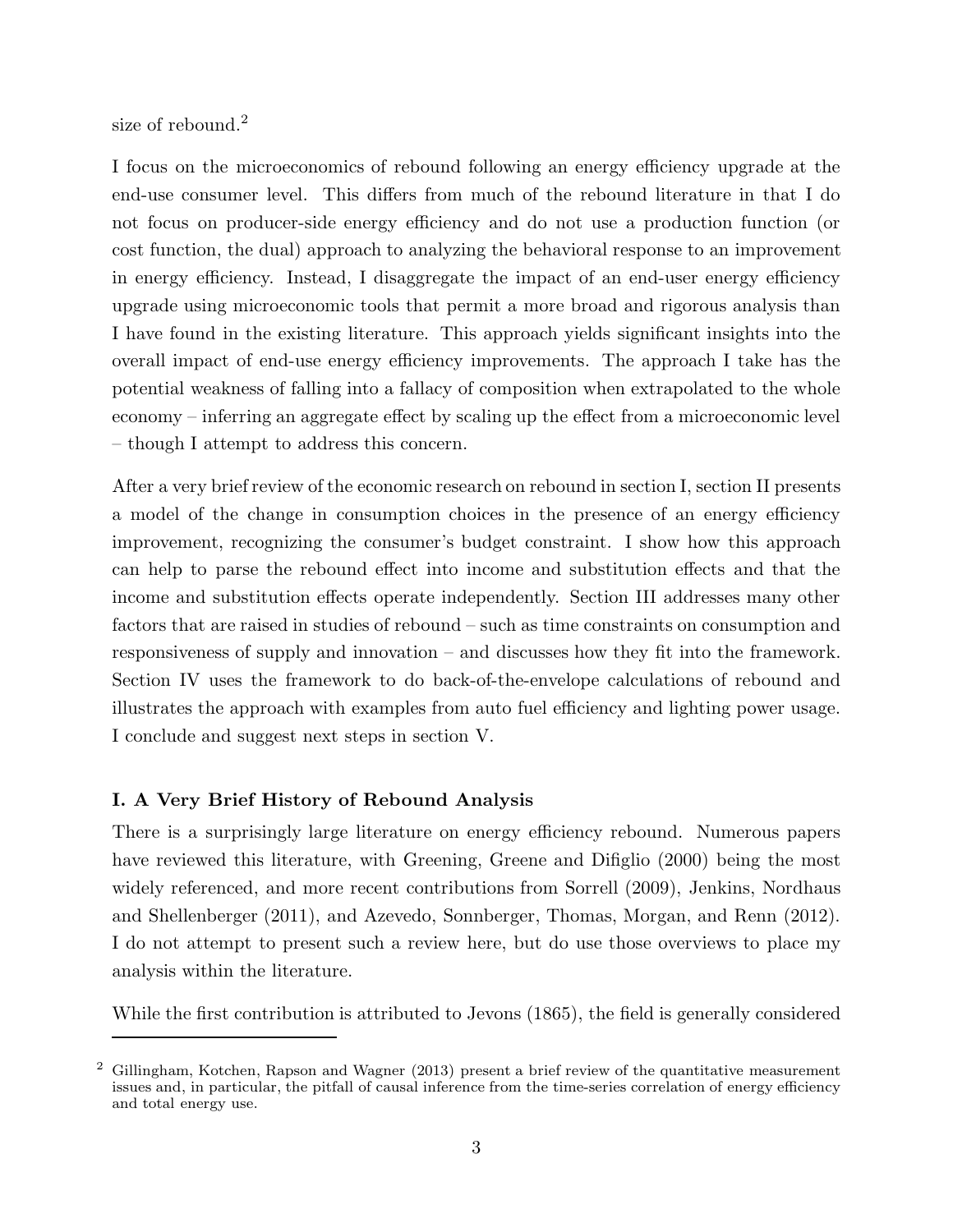to have lain dormant until revived by Khazzoum (1980) and Brookes (1990, 1992, 1993). One strain of the literature is theoretical and simulation-based analyses of the implications of different macroeconomic growth models, and accompanying debate about which functional forms for production can potentially yield rebound in excess of 100% (known as "backfire").

This paper contributes to the microeconomic literature on rebound. These analyses start from an energy efficiency improvement of a single actor or sector in the economy, though many still incorporates economy-wide implications. Khazzoum (1980) takes this perspective. My contribution here is most closely related to the works of Binswanger (2000), Berkhout, Muskens and Velthuijsen (2000) and, more recently, Thomas and Azevedo (2013), in that they use a standard microeconomic frame and decompose energy use changes from an energy efficiency upgrade into income and substitution effects. Implicitly, at least, they also suggest that the substitution effect must include a reduction in consumption of some other good in order to increase consumption of a good as it becomes more energy efficient. I contribute to this literature by extending the theoretical discussion and by recognizing some implications of the framework that seem to have been previously overlooked. In particular, I show that non-marginal cost pricing, which is commonplace in utility pricing, can greatly change rebound due to income effects. I also discuss the implications of income and substitution effects when sub-optimizing behavior yields an "energy efficiency gap," which is generally defined as neglected opportunities for individuals (or companies) to save money by improving energy efficiency.

#### II. Basic Model

An individual consumes an appliance service in quantity  $q_0$  at a marginal price of  $p_0$  per unit of service.<sup>3</sup> For now, all goods in the economy are produced in perfectly competitive markets, so price reflects the marginal cost of production. Below, I consider non-marginalcost pricing. I assume the consumer already owns the appliance and, for now, that her elasticity of the number (or type) of appliances she buys with respect to the marginal price is zero.<sup>4</sup> She also consumes a set of N other goods in quantities  $q_1...q_N$  at prices  $p_1...p_N$ .

To simplify notation, I compress all lifetime consumption into one period, implicitly assuming that the nominal and real interest rate is zero. The NPV of the consumer's lifetime

<sup>&</sup>lt;sup>3</sup> Thus, an example of  $q_0$  would be vehicle-miles driven.

<sup>&</sup>lt;sup>4</sup> The analysis is unchanged if the consumer is about to purchase one unit of the appliance and is choosing between more and less energy efficient models.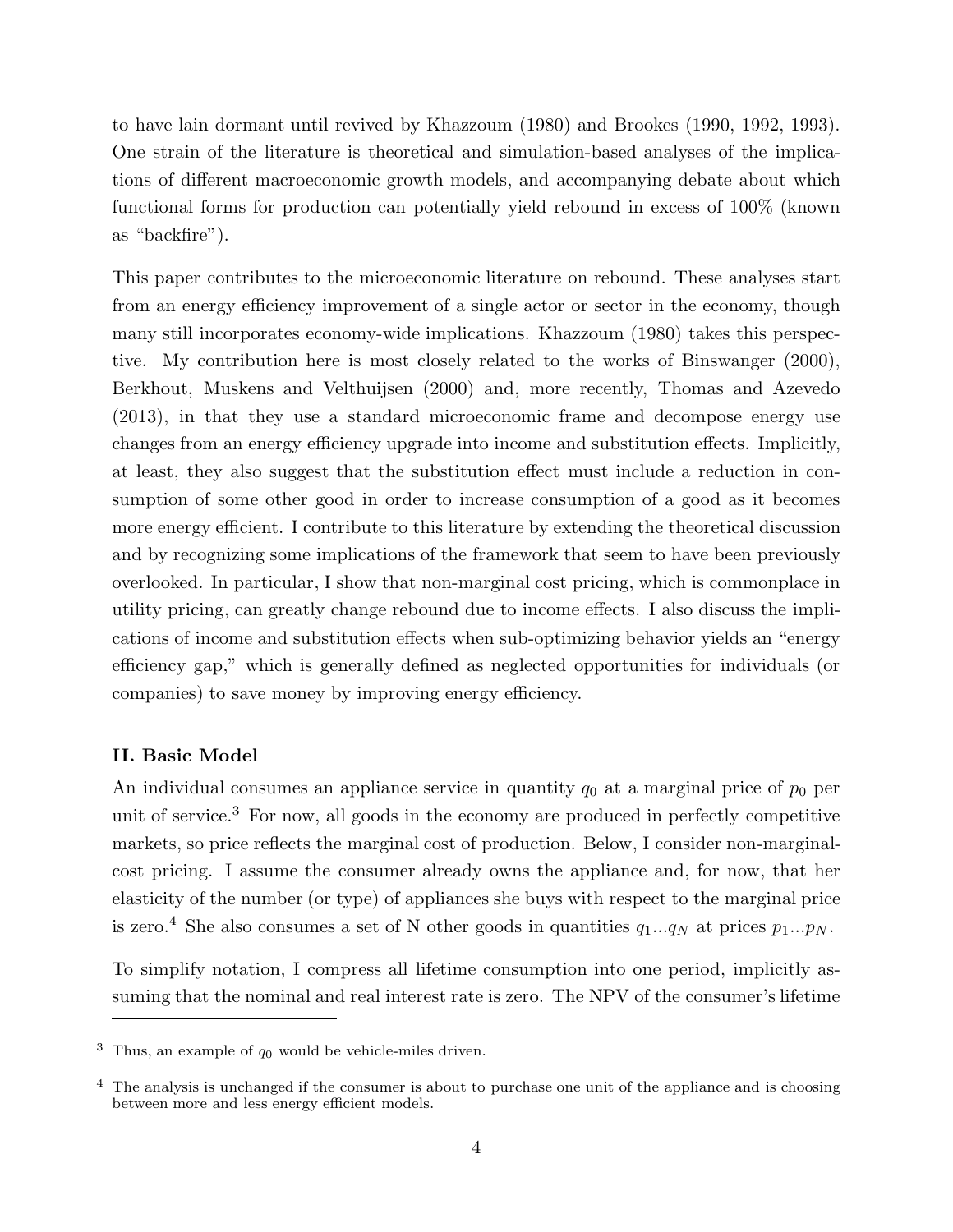income is I, so the lifetime balanced budget constraint is

$$
I = p_0 \cdot q_0 + \sum_{n=1}^{N} p_n q_n.
$$

The goods also have embodied (or life-cycle) energy consumption per unit,  $e_0$  for the appliance service and  $e_n$  for each of the other N goods,<sup>5</sup> such that total energy use is

$$
E = e_0 \cdot q_0 + \sum_{n=1}^{N} e_n q_n.
$$

The individual has an income elasticity of demand for each good such that all change of income is absorbed in changes of consumption of these goods,  $\sum_{n=0}^{N} \frac{\partial q_n}{\partial I} p_n = 1$ . Define  $E_I$ as the associated change in the individual's total energy use when she adjusts consumption to a change in income,  $E_I = \sum_{n=0}^{N} \frac{\partial q_n}{\partial I} e_n$ .

There is an upgrade, U, to the appliance that reduces its energy use and cost per unit of service without otherwise changing its service attributes. U has a cost of  $p_U$  and the upgrade itself has embodied energy  $e_U$ . The improvement is a binary choice, not a continuous variable. If the improvement is made,  $p_0$  is reduced to  $\tilde{p}_0$  and  $e_0$  is reduced to  $\tilde{e}_0$ .

If the consumer makes the investment in U and lowers  $p_0$ , then even if the compensated price elasticity of demand for the appliance service is zero, the investment will change the consumer's lifetime income available to spend on goods by  $\Delta I = q_0(p_0 - \tilde{p}_0) - p_U$ . As a result consumption of each good *n* will change by  $\frac{\partial q_n}{\partial I} \Delta I$ .

In addition, if the change from  $p_0$  to  $\tilde{p}_0$  causes the consumer to increase consumption of the appliance service, then she will substitute away from other goods as she moves along the compensated demand curve for the appliance service. As a result, even if there is no income change (*i.e.*,  $q_0(p_0 - \tilde{p}_0) = p_U$ ) consumption of each good *n* will change by

$$
\Delta q_n = \frac{\partial_c q_n}{\partial p_0} (\tilde{p}_0 - p_0),
$$

such that

$$
(\tilde{p}_0 - p_0) \sum_{n=1}^{N} \frac{\partial_c q_n}{\partial p_0} p_n = -(\tilde{p}_0 - p_0) \frac{\partial_c q_0}{\partial p_0} \tilde{p}_0
$$

<sup>5</sup> By embodied or life-cycle, I refer here to the upstream energy used in producing the appliance service (such as the energy used in extracting oil), not the energy embodied in the appliance itself or the efficiency upgrade, which I address separately.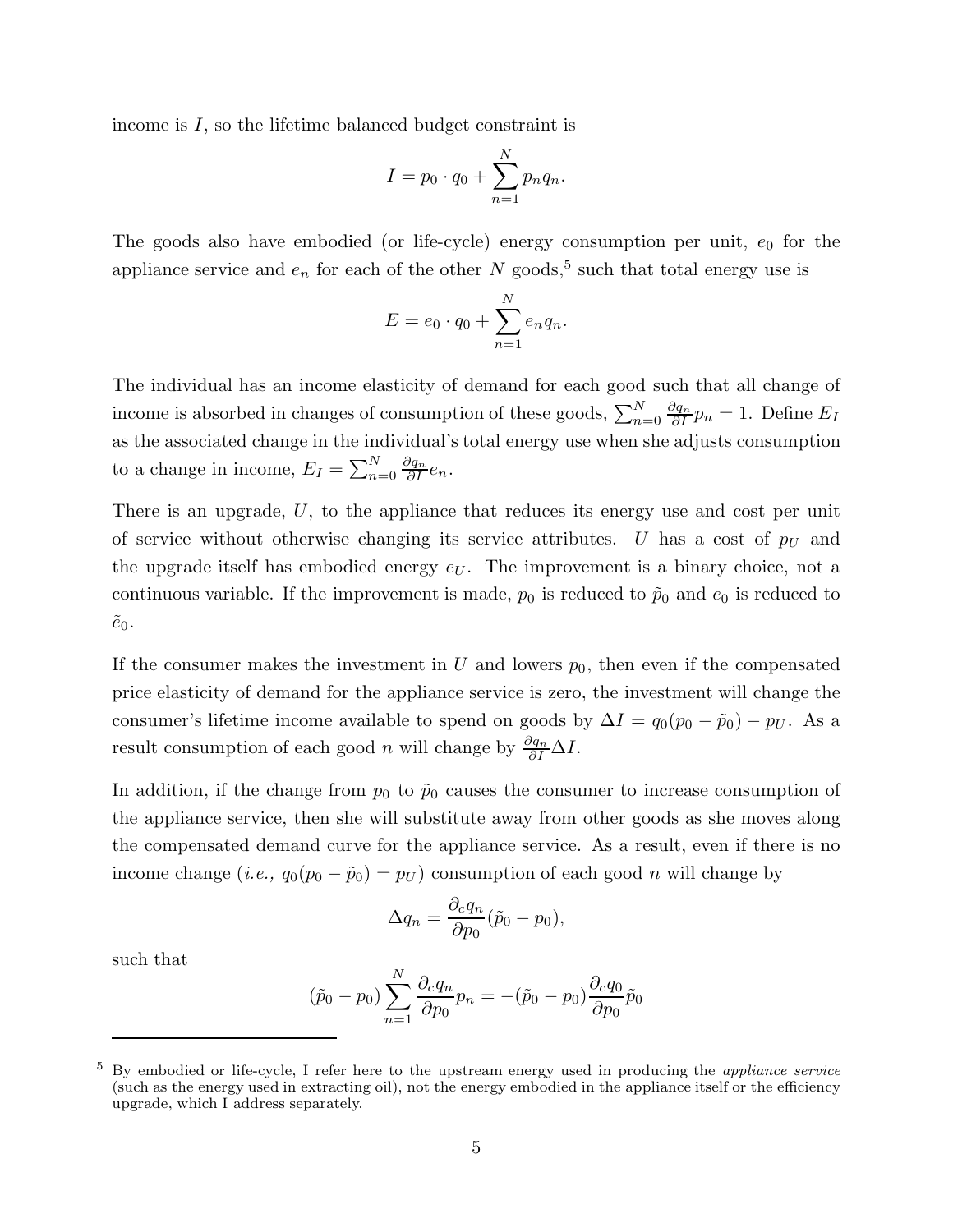in order to maintain the budget constraint, where  $\partial_c$  designates the compensated (or Hicksian) demand derivative.<sup>6</sup>

Separating the income and substitution effects on consumption of both the appliance and all other goods, the change in energy consumption can then be written to correspond closely to standard discussions of rebound.

$$
\Delta E = [e_U - q_0(e_0 - \tilde{e}_0)] + \sum_{n=1}^{N} e_n \frac{\partial q_n}{\partial I} [q_0(p_0 - \tilde{p}_0) - p_U] + \tilde{e}_0 \frac{\partial q_0}{\partial I} [q_0(p_0 - \tilde{p}_0) - p_U] + [\tilde{e}_0 \frac{\partial_c q_0}{\partial p_0} (\tilde{p}_0 - p_0)] + \sum_{n=1}^{N} [e_n \frac{\partial_c q_n}{\partial p_0} (\tilde{p}_0 - p_0)]
$$
\n[1]

The first term in [1] is the static energy efficiency effect, the reduced energy use from current consumption of the appliance net of the embodied energy of  $U$ , assuming no change in income or usage of the appliance.<sup>7</sup>

The second term is what is generally called "indirect rebound," the effect of consuming more of other goods due to the savings on consuming good 0. It might be called "income effect rebound," though that phrase more accurately describes the sum of the second and third term, as the third term measures the change in consumption of good 0 due to the income effect.<sup>8</sup> If U costs the same amount as the cost of the energy saved at  $q_0$ , then the second and third terms are zero. But if purchasing  $U$  is part of addressing the energy efficiency gap, then the sum of these two terms is almost surely positive. The consumer is simply richer and spends that money on more of whatever she buys as she gets richer, and that increases energy use.<sup>9</sup>

The third and fourth terms are income and substitution effects in consuming good 0 due to an investment in U. The sum of these terms are generally called "direct rebound."

The last term, the compensated cross-elasticities, accounts for the fact that in order to

 $6$  Because the change in  $p_0$  is discrete, not marginal, this use of income and substitution effects differs slightly from the standard economic usage. Since my focus is on consumption quantities rather than welfare, however, this slightly non-standard terminology serves to simplify notation rather than confuse welfare analysis.

<sup>7</sup> See Sorrell (2010) for a similar decomposition of rebound effects in income and substitution effects.

<sup>8</sup> As suggested in the previous footnote, this doesn't correspond exactly to the standard economic use of income effect because the change in  $p_0$  is non-marginal.

<sup>&</sup>lt;sup>9</sup> I'm assuming that the source of new wealth is irrelevant to how it is spent.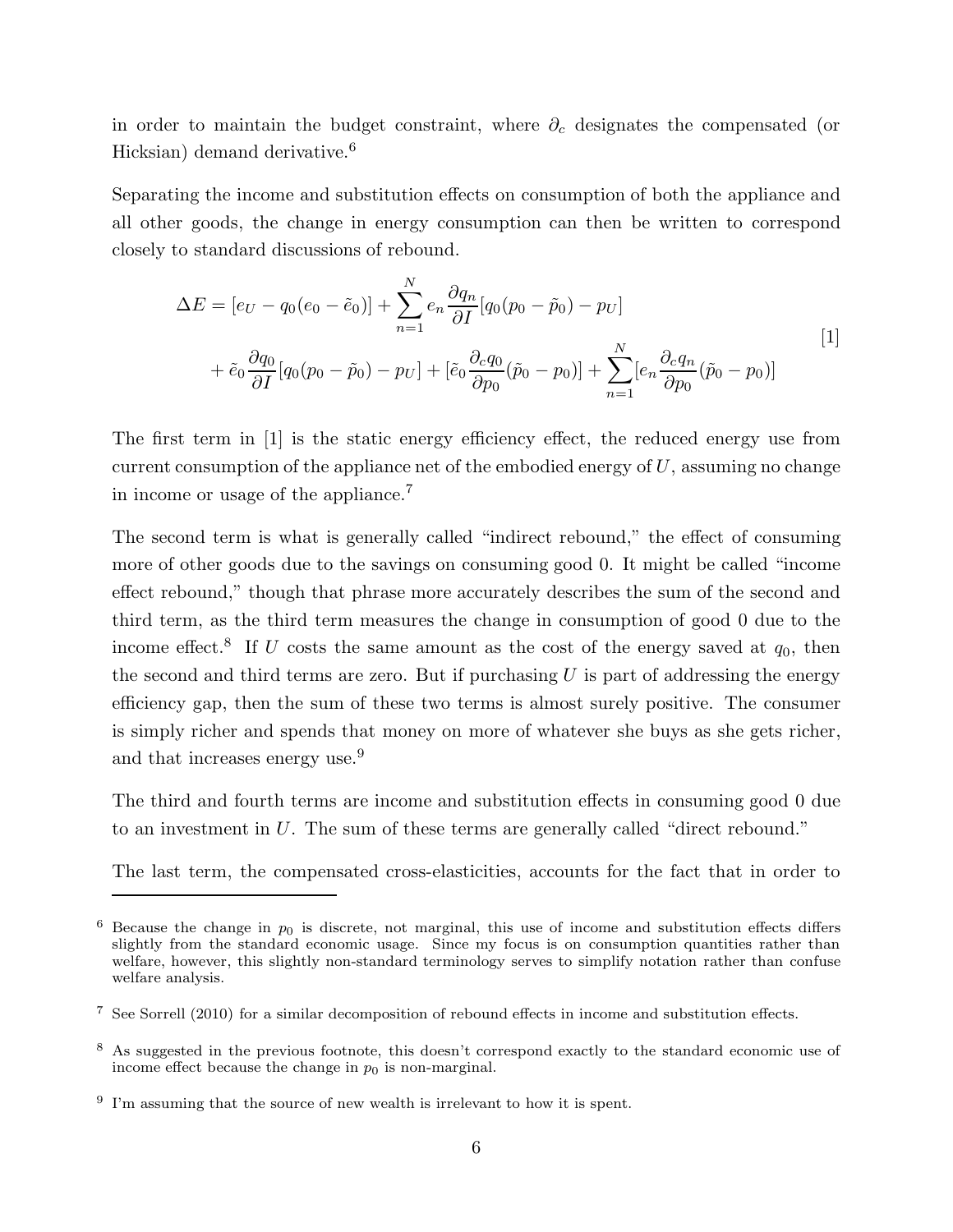consume more of the appliance service – holding income constant – she has to consume less of something else. That substitution-driven consumption change is not the same as when income changes – which is captured in the second term – because it is a response to  $p_0$  declining relative to other prices. This effect seems to be absent from most discussions of rebound, which implicitly assume that the expenditures on expanding use of good 0 are taken from goods that have no energy content.<sup>10</sup> The sum of the terms in the second line of [1] might be called "net direct rebound" since rebound should also account for whatever the additional expenditures on good 0 are taking money away from.<sup>11</sup>

It seems that income effect rebound is frequently confused with the last term of compensated cross-elasticities, but conceptually they are quite distinct. In the case of  $q_0(p_0-\tilde{p}_0)$  =  $p_U$ , so there is no income effect rebound, the second and third terms in [1] would be zero. Yet, there would still be the need to account for *net* direct rebound, recognizing the necessary reduction in expenditures on other goods.

Income effect rebound will almost always be positive when the investment is a net monetary savings  $(q_0(p_0 - \tilde{p}_0) > p_U)$  as would be the case in addressing an energy efficiency gap.<sup>12</sup> Income effect rebound depends on  $E_I$ , the energy intensity of the goods bought with an additional dollar of income, and on the amount by which the monetary value of the energy savings exceeds the monetary cost of the upgrade.<sup>13</sup>

<sup>10</sup> Brennan (2013) makes the interesting point that backfire must occur at a sufficiently high energy price as EE raises the marginal value of energy  $(i.e.,$  getting more energy services for a given amount of energy) so increasing EE will cause an increase in quantity of energy demanded. While this argument is correct in the market affected by the EE, it fails to account for the compensated cross-elasticity effect, substitution away from some other energy-using expenditure. Accounting for this, the net direct rebound need not result in an increase in total energy use even at high prices.

<sup>&</sup>lt;sup>11</sup> It is technically possible that a decline in  $p_0$  would cause substitution among all other goods in a way that would actually increase the energy use from expenditures on other goods even though total expenditures on all other goods decreases. This seems extremely unlikely, however, as it would suggest that goods that are complements with good 0 are much more energy intensive than the total bundle of goods.

 $12$  If energy intensive goods were inferior goods, then the increase in income could shift consumption away from those energy-intensive goods and the income effect could be negative. This seems very unlikely. On the other hand, there seems to be a preoccupation among some energy efficiency researchers with the notion that consumers would spend marginal income on international travel. An inordinate share of examples of the income effect suggest the savings might be spent on energy-intensive vacation travel to exotic locales. In all of the literature I have reviewed, I have not found an argument for why the energy intensity of marginal income expenditures would differ from the economy-wide average energy intensity of GDP. It may, in fact, be higher or lower, but there seems to be little or no evidence on this.

<sup>13</sup> The budget framework presented in this section does not allow for changes in labor income, which could occur as a result of changing labor hours. The change, however, could be positive or negative. To the extent that leisure is a normal good, increased energy efficiency that increases income would mean taking more leisure. But energy efficiency lowers the relative price of an energy-using activity which may increase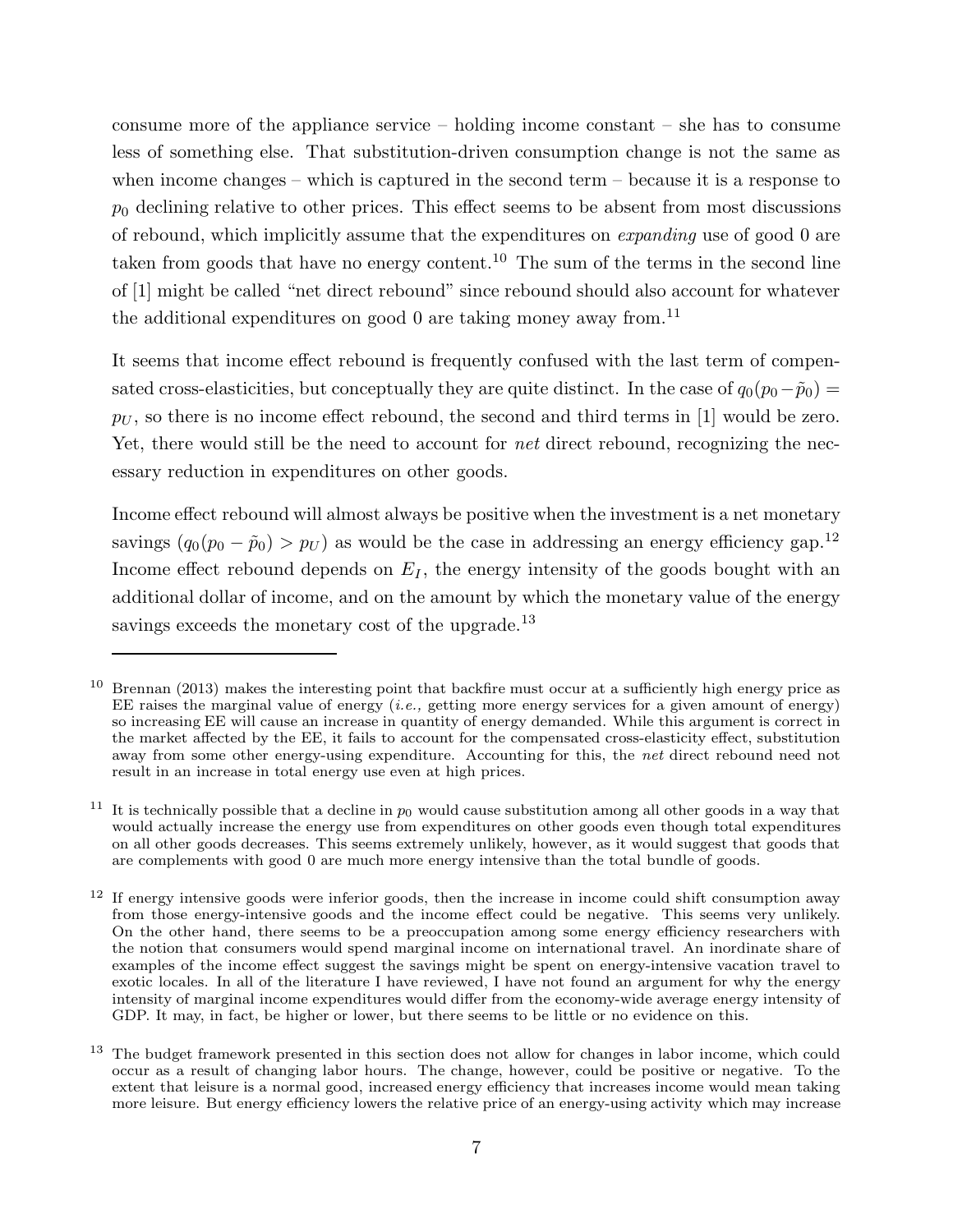Net direct rebound, the sum of the terms in the second line of [1], will always be smaller (less positive) than direct rebound, because the last term will always be negative. In fact, net direct rebound will be negative if the energy intensity of the bundle the consumer substitutes away from when  $p_0$  declines is greater than the energy intensity of good 0 per dollar spent on good 0 after the investment in  $U$ . That suggests the possibility of total rebound being negative, which I discuss below.<sup>14</sup>

## A. Rebound Under Non-Marginal-Cost Pricing

Thus far, I have assumed a competitive economy with all prices set at marginal cost, but that is not always the case. Electricity and natural gas prices from utilities generally are set on a long-run break-even basis. Because of the need to recover fixed costs, price often substantially exceeds marginal cost. In less frequent, but not extremely rare, cases electricity prices may be well below marginal cost. Transportation fuel also exhibits deviations from marginal cost pricing, but due to fuel taxes and subsidies. In most of the developed world, transportation fuel is heavily taxed so the price the consumer pays is well above marginal cost, but in some oil-producing countries fuel prices are subsidized so price is below marginal cost.

In analyzing the income effect in energy efficiency rebound, departures from marginal cost pricing are very important to recognize . If price is above marginal cost, then when a consumer reduces consumption, the income gained by that customer is offset to some extent by the income lost by whoever was benefiting from the margin between price and marginal cost.

For example, if a customer is paying her utility \$10 per MMBTU for natural gas, but the utility's actual marginal cost of supplying incremental gas is \$6 per MMBTU, then the customer investing in EE saves \$10 by reducing gas use, but only \$6 is net savings, or income creation, for the economy as a whole. The other \$4 was going towards covering the utility's fixed costs or to utility profits. The EE investment means that either someone else must cover \$4 of the fixed costs or that utility profits are lower by that amount. Either way, \$4 of the income gain to the customer is offset by an equal income loss either to other ratepayers (who may have to make up the lost net revenue) or to shareholders. One would expect the \$6 in true cost savings to generate income-effect rebound, but the net

or decrease leisure depending on whether consuming the good could is a complement or substitute to leisure.

<sup>14</sup> Saunders (2008) refers to this possibility as "super-conservation."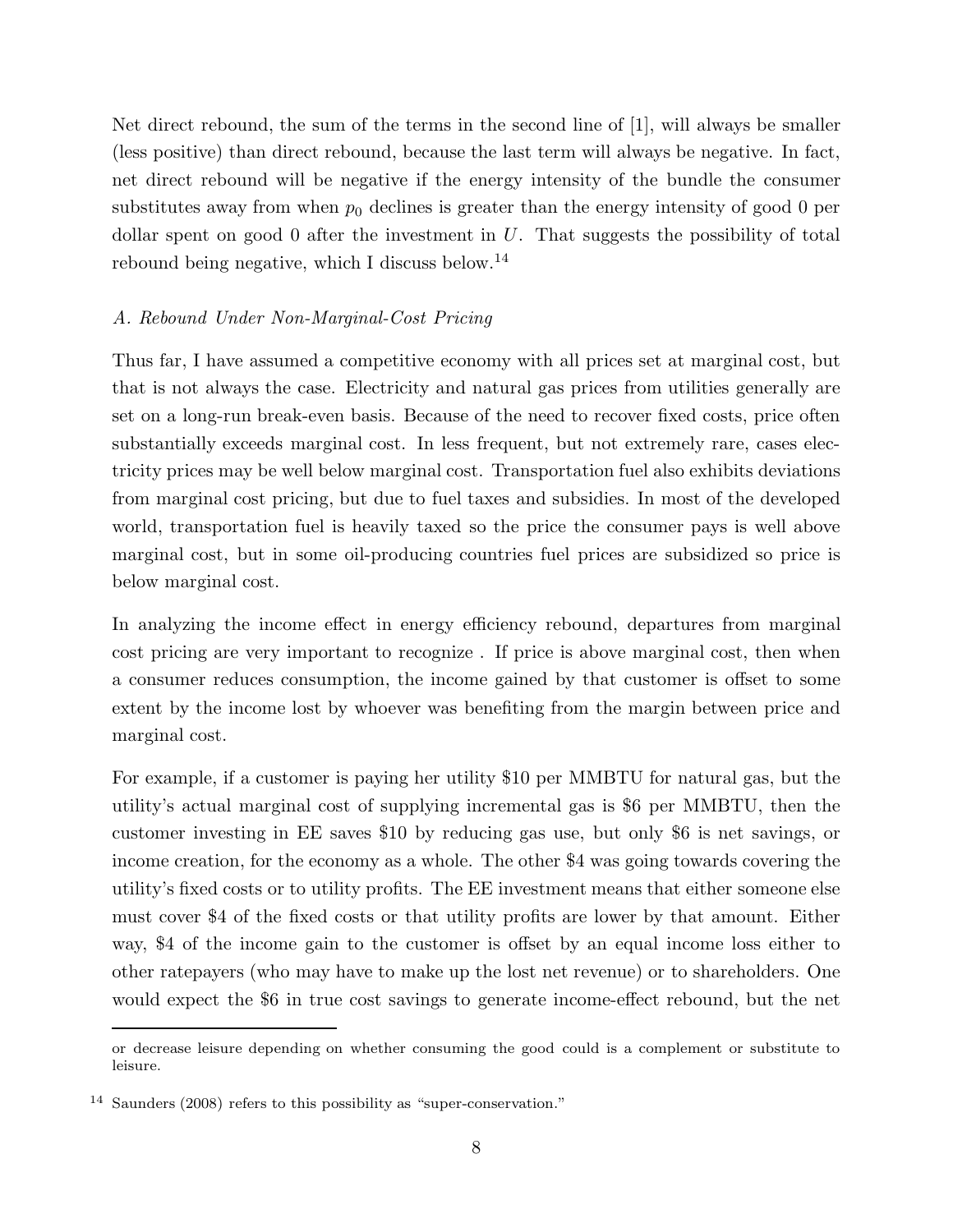impact of the other \$4 income transfer will depend on the marginal energy intensity of the customer's expenditures versus the other ratepayers or shareholders who have lost that \$4. On average, that net impact of the \$4 transfer is likely to be small and of ambiguous sign. As a result income effect rebound will be smaller than would be inferred from a simple calculation using retail price.

The natural gas example is especially clear because the retail price of natural gas for residential consumers is nearly always substantially above the marginal cost.<sup>15</sup> Retail electricity prices can be higher or lower than long-run marginal cost. While substantial fixed infrastructure costs tend to push retail electricity prices above LRMC, in some areas, such as the Northwest U.S., marginal energy generation (from gas-fired or coal-fired thermal plants) has a much higher cost than inframarginal, hydroelectric, for which the fixed costs were borne largely by the federal government so are not priced into rates. If the retail price is below LRMC, then the income-effect rebound from EE will be larger than a simple calculation using the retail price would suggest.

Discussion of the private versus economy-wide marginal cost also raises the issue of externalities, which turn out to be less straightforward to incorporate. Say that the marginal cost of supplying natural gas is \$6 per MMBTU and the consumer faces that price, but burning the gas also creates a negative externality that imposes a social cost of \$1 per MMBTU. The negative externality affects energy consumption, but not as simply negative income. Instead, the externality is a forced change in the consumption bundles of consumers affected by the externality – the addition of pollution, for instance – which causes the consumers to reoptimize over all of the goods in their consumption bundle. The impact of the externality depends on whether it is a complement or substitute to energy consumption. The answer to that question seems likely to be specific to the type and location of the externality. For instance, bad air quality due to particulate emissions could force people to stay inside and engage in relatively low-energy-intensive activities, or it could lead to more people driving out of the area to get away from the smog.

## B. Illustration of the Potential for Negative Rebound

This approach to decomposing rebound suggests that rebound can be "negative," i.e., that total energy reduction could be greater than the direct energy savings from the improved EE. To illustrate this idea:

<sup>15</sup> See Davis and Muehlegger (2011) and Borenstein and Davis (2012).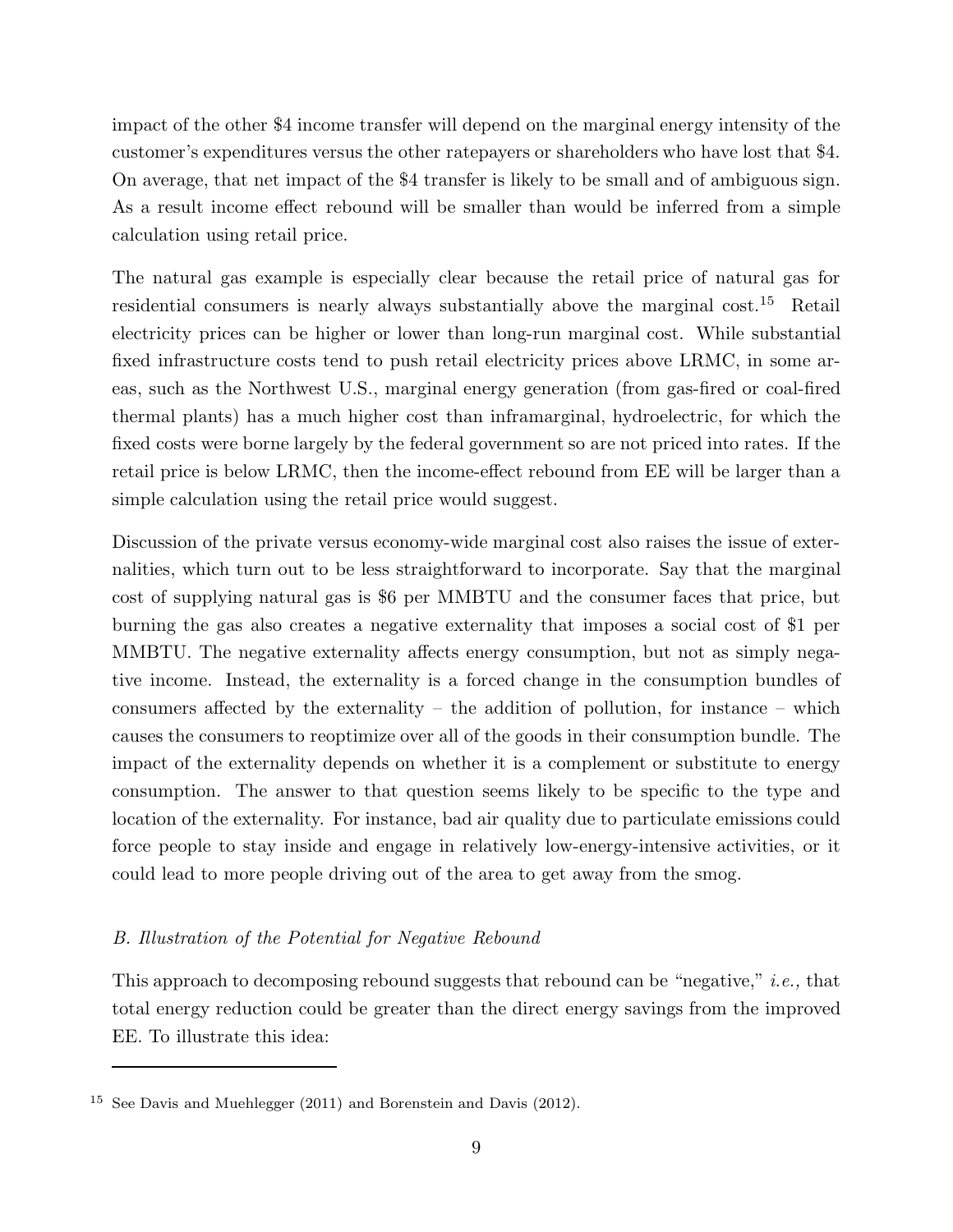A consumer is replacing her gas furnace and considering upgrading to a more energy efficient model. The more efficient furnace (which, to keep things simple, uses no extra energy to produce) costs more, but also saves energy. If the customer buys the moreefficient furnace, it will cost less to increase the temperature in the house by one degree, so she will tend to keep the house at a higher temperature.

The simplest example of negative rebound occurs if the substitution-effect (usage) rebound is zero or very small and the income-effect rebound is negative. This could happen if the consumer is bad at math (or the consumer puts intrinsic value on consuming less energy) and upgrades even though his net savings are negative, but it could also happen if the marginal price of gas is higher than the marginal cost of supplying gas to the customer. In that case, the upgrade could be privately cost saving for the consumer, but lower income for other parties by more than it saves for the consumer.<sup>16</sup>

A less obvious form of negative rebound can result if the lifetime savings in gas use exactly offset the additional cost of the furnace, holding constant the temperature setting  $-$  so there is no income-effect rebound – but, because it is now cheaper (on the margin) to heat the house, the consumer moves the thermostat to a warmer setting. The expenditures for gas to increase the house temperature, however, takes away from expenditures on other things. In particular, because it is now cheaper to heat with gas, the consumer substitutes away from using the electric space heater that she had been using to augment the lower-efficiency furnace.

The substitution could actually lower total energy use if the energy intensity per marginal retail dollar spent on electricity were higher than the energy intensity per dollar of gas delivered. In the real world, of course, the substitution to consume more gas would likely come from spending less on many different goods, not just electric heat – and most of those would likely have lower energy intensity per dollar than running a natural gas furnace – which is why negative rebound due to the substitution effect is probably not common, but the illustration shows why it is important to account carefully for the full substitution behavior.

The illustration also highlights another factor that is widely understood, but sometimes

<sup>&</sup>lt;sup>16</sup> For instance, in the natural gas example of the previous section, consider an investment that costs the consumer an amount equivalent to \$7/MMBTU saved. With a retail price of \$10, it's a clear winner for the consumer, but with an actual LRMC of \$6, the investment only saves the consumer \$3/MMBTU while it costs others (either other ratepayers or utility shareholders) \$4/MMBTU, an overally income loss of \$1/MMBTU.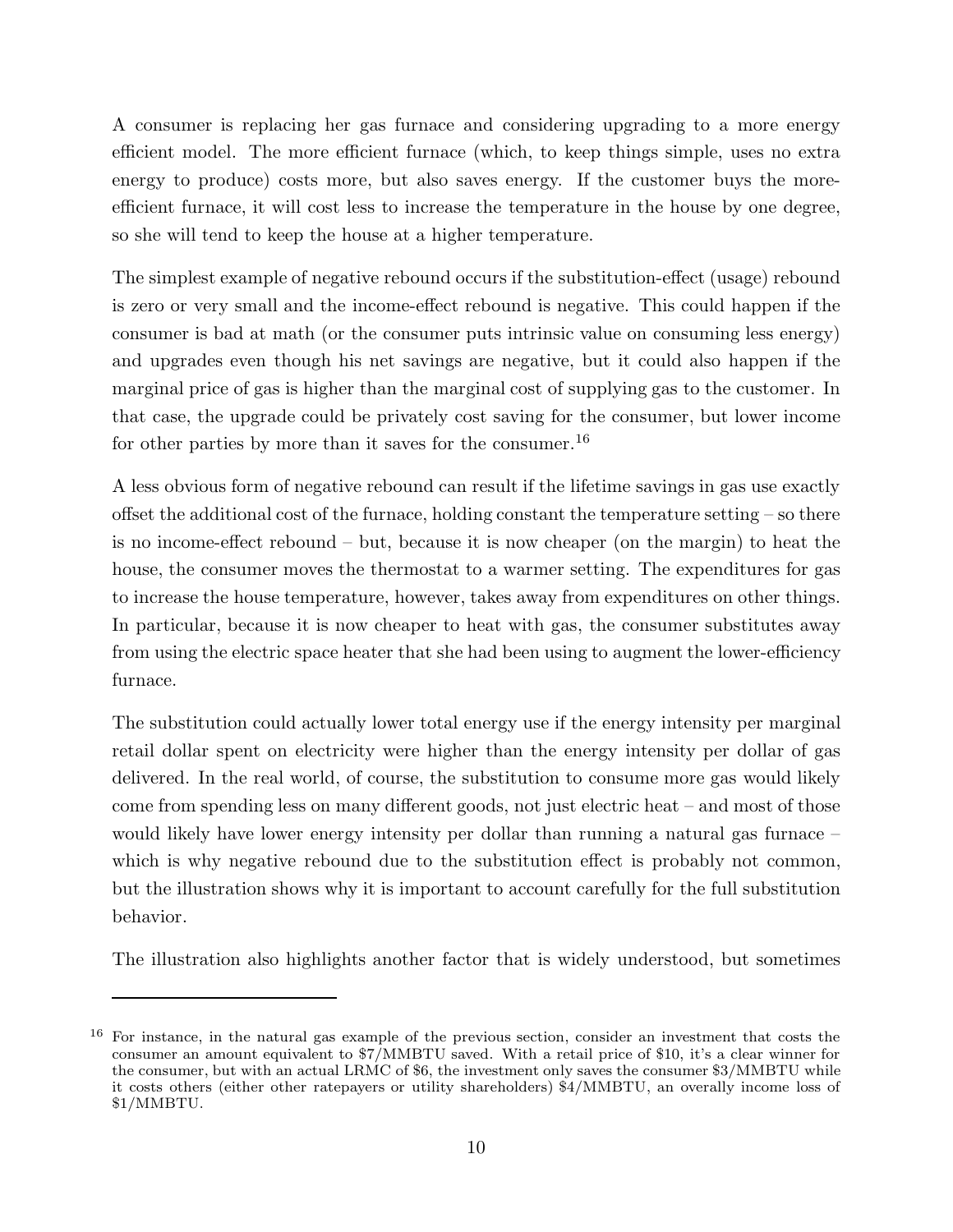obscured in discussions of energy efficiency: the goal of energy efficiency policy is almost never actually to use less generic energy, regardless of its source or impact. It is generally to produce less greenhouse gas, to emit lower criteria pollutants, to reduce use of a specific fuel that presents national security problems, or to relieve a bottleneck in some production or transmission facility. These goals are almost never perfectly correlated with energy use and in many cases the correlation may be quite low. Losing sight of the actual goal will, of course, lead to mismeasurement of success. For instance, in the furnace-replacement illustration if electricity is generated from coal-fired plants, then there could be negative "GHG reduction rebound" with the more energy-efficient gas furnace even if there is not negative energy efficiency rebound.

# C. The Tension Between Rebound and the Energy Efficiency Gap

Much of the policy focus on energy efficiency is due to the widespread view that there is an energy efficiency gap. In some cases the gap is attributed to principal-agent problems and in others to information failures.<sup>17</sup> To the extent that agency or information barriers prevent investment in an energy efficiency upgrade, it seems likely that they would also reduce substitution-effect rebound.

For instance, if car buyers were myopic about the trade-off between purchase price and fuel costs, because they do not pay much attention to the cost of gasoline, it seems likely they would also be less responsive to a change in fuel economy that effectively lowers their fuel cost per mile. Or, if a landlord puts an energy inefficient refrigerator in an apartment because the tenant pays the energy costs, it seems unlikely that a regulation forcing the landlord to buy a more energy-efficient refrigerator will lead him also to buy a larger one. In lighting, if people fail to purchase CFLs because they do not recognize the impact of lighting costs on their electricity bill, then they are less likely to respond to lower marginal lighting costs by leaving the lights on more.<sup>18</sup> One can surely come up with examples that preserve inefficient energy efficiency choices in the appliance while still finding optimizing responses to lower incremental energy cost, but those may be more the exception than the rule.

<sup>&</sup>lt;sup>17</sup> Some examples of an energy efficiency gap are attributed to transaction costs or credit constraints. It is more difficult to argue that these represent real gaps to the extent that the transaction costs are real (such as the time to meet with contractors and define the parameters of an energy efficiency renovation project) or the credit constraints reflect real risk of default by the borrower.

<sup>&</sup>lt;sup>18</sup> In all of these examples, the non-optimizing choices would affect substitution-effect rebound, but incomeeffect rebound would still take place if the regulation forced behavior that was indeed money saving.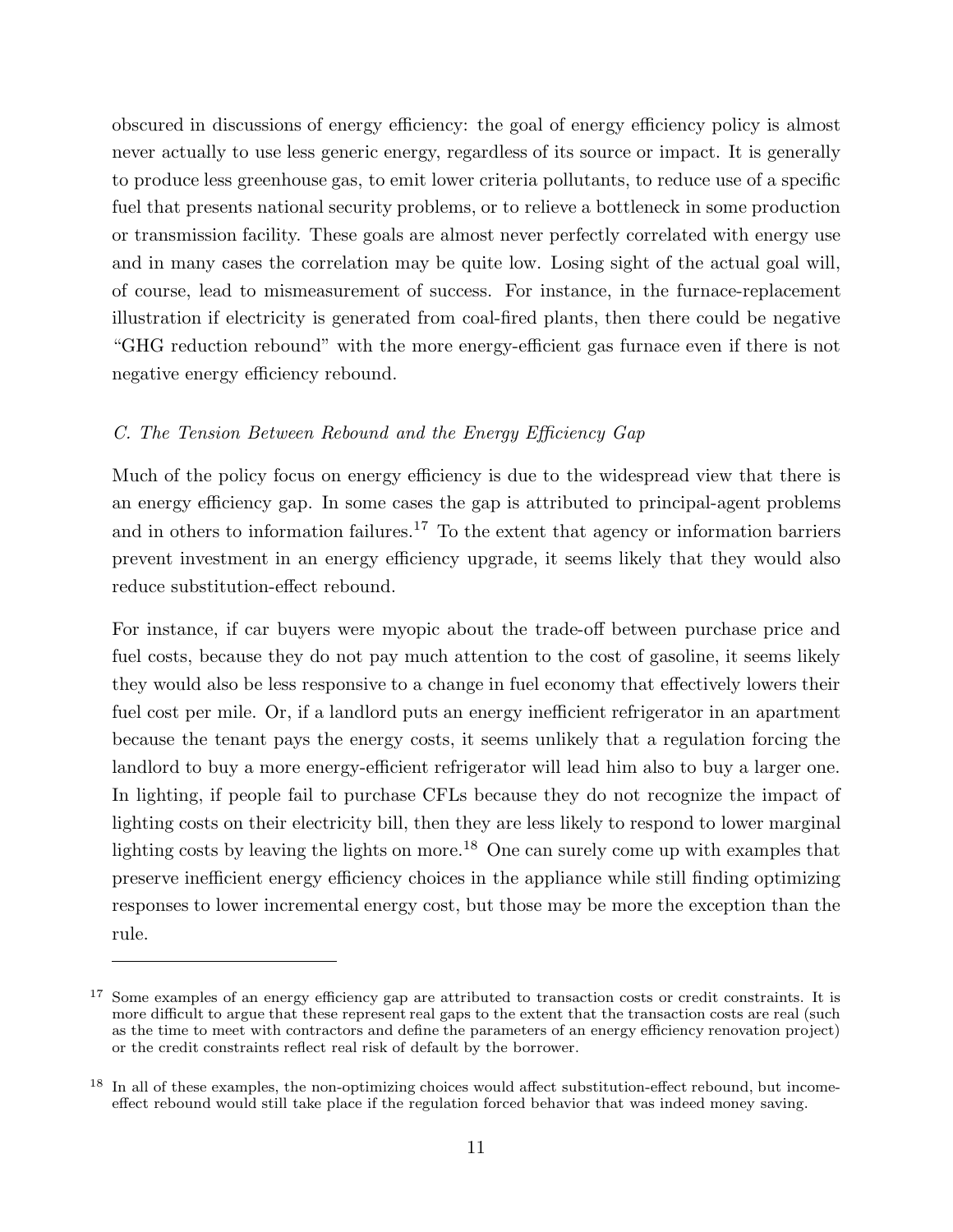Recognizing this potential inconsistency also points out a possible bias in using marketwide estimates of demand elasticity to calculate substitution-effect rebound. Estimates of demand elasticity are in reality estimates of the mean of a distribution of elasticities across customers. That wouldn't be a problem if the distribution were uncorrelated with those who would be affected by a regulation – a minimum efficiency standard, for instance – so the mean of the affected group is about the same as the mean of the population. But that is unlikely to be the case if those who are affected by the regulation are disproportionately customers who pay less attention to energy costs and as a result fail to make cost-saving efficiency investments. In that case, the market-wide estimates of demand elasticity would overstate the response of the customers who would be affected by the regulation and lead to over-estimates of rebound.

Conversely, if one takes the position that consumers are very good optimizers, then it is hard to argue that energy efficiency regulation creates much of an income-effect rebound. If consumers have already taken all money-saving actions on energy efficiency and new regulations force them to take actions that are not cost effective, then those actions make them poorer and reduce their energy use. Of course, just as with the impact of externalities discussed above, if the energy efficiency regulation adds non-monetary costs  $(e.g.,$  lessattractive lighting or poor vehicle acceleration), but still leaves the consumer better off in monetary terms, then one would also have to analyze the degree to which those nonmonetary utility changes are substitutes or complements to energy usage.<sup>19</sup>

If customers are very good optimizers there is still a possible bias in using demand elasticity estimates to calculate the substitution-effect rebound if the set of customers whose rebound one is interested in measuring are not representative. This would be the case, for instance, with a new energy efficiency standard, because a standard affects only the set of people who would otherwise buy the less efficient product. Customers who find a new energy efficiency standard to be binding would probably on average be less likely to expand usage of the good if it is more efficient. For any given level of quantity demanded before the efficiency upgrade, a customer with higher elasticity gets more utility from the efficiency investment as they know it will have a larger marginal impact on their use. Thus, if customers are completely rational, then the ones who would be affected by the standard, because they have not adopted the upgrade already, are likely to be systematically ones

For instance, forcing consumers to install illumination that produces annoying, though more energy efficient, light might lead them to put in brighter lights, a positive rebound, or might lead them to just leave the lights off more, a negative rebound.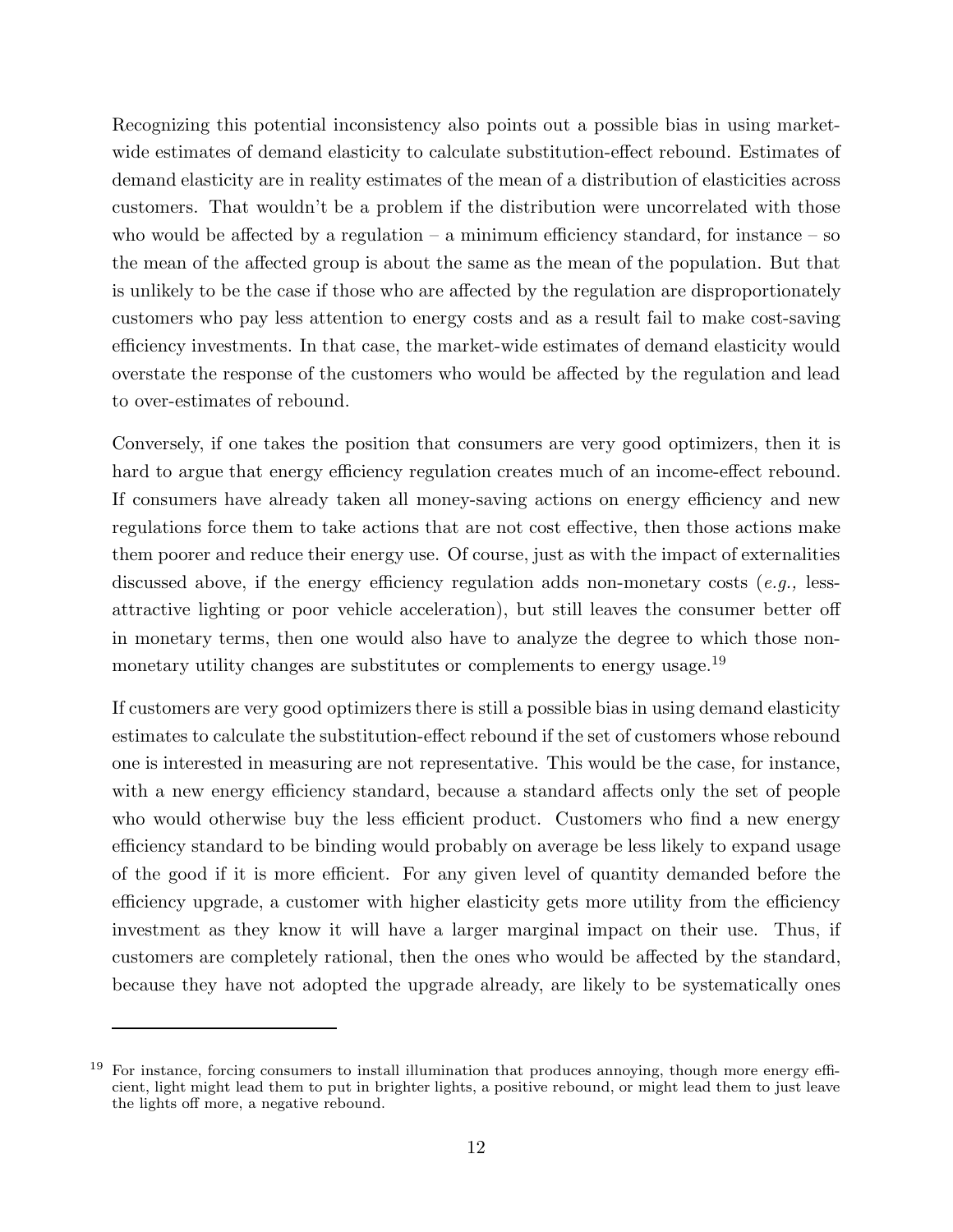with lower demand elasticity.<sup>20</sup>

# III. Other Considerations in Evaluating Energy Efficiency Rebound

# A. Demand and Supply Complementarities

Time constraints are often discussed as a limit to rebound effects. Expansion of appliance use (where the term "appliance" could include a car, for instance) may require time as a complementary input. Time is, of course, just one complementary input that the appliance service may require.<sup>21</sup> Constraints on complementary goods are part of what is in the demand curve.<sup>22</sup> Thus, this may be a valid concern about estimation of demand elasticities in general, but it is not clear that it is any more relevant in this area of policy analysis than in many others.

A related issue is on the supply side. Every energy-using good is a bundle of attributes, the demands for which interact with one another. Thus, if a car is more fuel-efficient, the customer may anticipate using it more, which will change the demand for complementary attributes, such as a good stereo or heated seats in the car. If transactions are at the level of the auto – rather than broken down by components such as car stereos and heated seats – then this will show up as the income effect of the fuel-efficiency upgrade being smaller than one might expect. As the illustrations below demonstrate, it is important in general to account for the full bundle that is affected when rebound occurs, particularly the energy share of the price of using the appliance.

# B. Technological Change

Closely related, energy efficiency improvements are likely correlated with technological change in other attributes of a good, a correlation from which causality might be improperly inferred. The technological improvement makes the good more attractive and increase its consumption, which will make the demand for the good (as a bundle of attributes)

<sup>&</sup>lt;sup>20</sup> Of course, this isn't the only way in which completely rational consumers affected by the standard may differ. They might also be poorer and face a higher cost of credit than the buyers in the market as a whole. Both of these factors would likely affect the magnitude of substitution-effect rebound, though the direction of those effects is an empirical question.

<sup>&</sup>lt;sup>21</sup> And time may not be an important complementary input in some cases, such as buying a larger refrigerator or brighter lighting when they become more energy efficient.

 $22$  This is no different than the fact that the demand for airline tickets reflects, in part, the constraint people have on the amount of time they are willing to devote to traveling, regardless of how cheap the ticket is.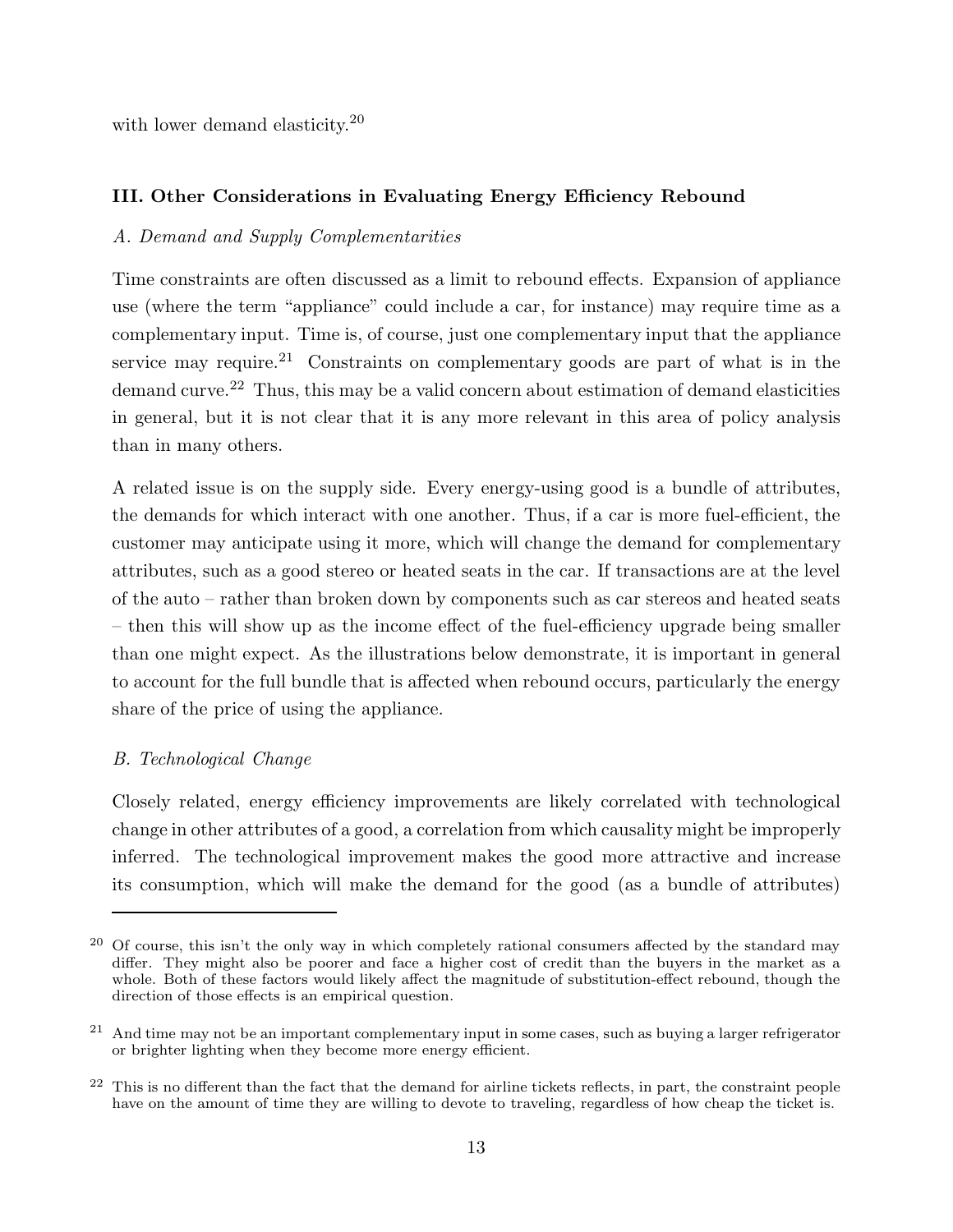appear more elastic to the price of energy if those other attributes are not controlled for separately. For instance, as personal computers have become more energy efficient, many other attributes – and societal interest in using PCs – have changed so that demand for PCs has strongly increased. The vast majority of this has nothing to do with energy efficiency and would not be correctly attributed to rebound.

Much of the discussion of large rebound effects revolve around technological change. Jevons (1865) and later analyses argue that society will find more applications for a more efficient appliance, which will increase energy use. These arguments combine, and frequently confuse, income effects and substitution effects, but both are potentially important. They also focus on the fact that energy efficiency innovations are so often accompanied by other attribute improvements. While these are likely positive outcomes in terms of social welfare, they can mean that use of the entire good as a bundle of attributes – and its energy use – increases due to these improvements. In some cases, this argument is compelling, such as when research on redesigning a good to improve energy efficiency has spillover effects that improve other attributes. Jevons' discussion of steam engines falls in this category: design improvements increased the efficiency of the engines and also made them more compact and mobile, vastly increasing their value in many uses. But in other instances, the energy efficiency improvement is less likely to lead to other attribute innovations, such as with programs to improve insulation in low-income houses.

Claims of large rebound effects also often appeal to an idea that is true of innovation in general: specific breakthroughs can have enormous income effects, because the innovation has low cost of replication once the idea is developed.<sup>23</sup> This is true of successful R&D and does suggest that "indirect rebound" may be significant. However, it fails to recognize that much of the costly R&D that is done – including energy efficiency R&D – fails to discover improvements and ends up reducing income. The full effect of energy efficiency innovation must include both impacts on income. $24$  Still, the net effect seems likely to be strongly positive as technological progress in energy efficiency seems to have been a driver of economic growth as it has been in other areas of innovation.

Both finding more uses for an appliance as it becomes less expensive and making greater use of the appliance as one become wealthier are captured in the framework expressed in

<sup>23</sup> See Sorrell (2009) and Saunders (2000) for syntheses of much of this work.

<sup>24</sup> As stated in the introduction, I'm evaluating energy efficiency impacts on energy consumption, not social welfare. Obviously, big income gains due to energy efficiency breakthroughs that can be replicated at low cost have very positive welfare consequences.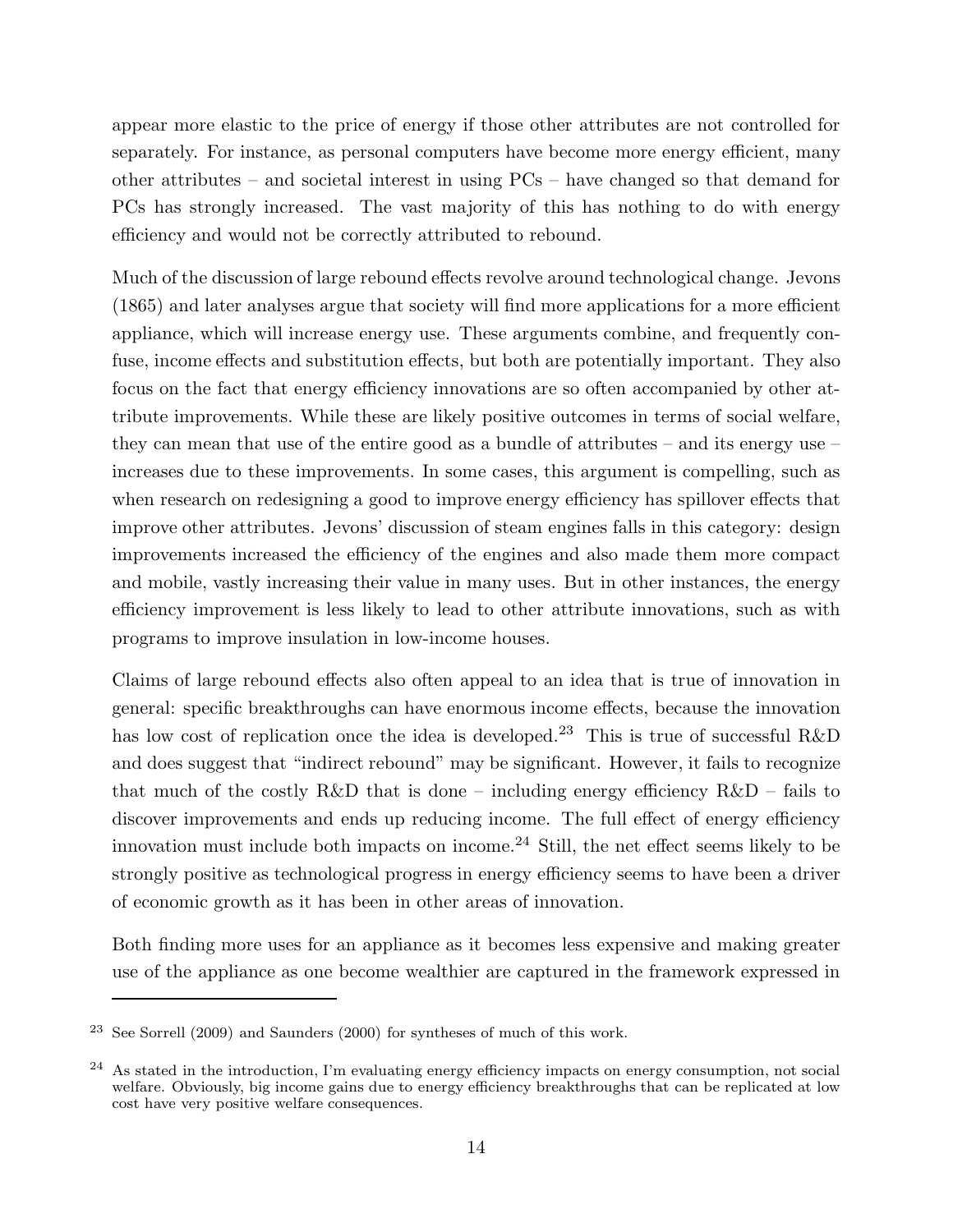equation [1] in so far as the demand functions for each good is for an indefinite period of time. The income and substitution effects of the future that result from an energy efficiency innovation today are part of  $\Delta E$ . Equation [1] could be written out as a multi-period demand function and changes in energy efficiency that result from multi-period investments in various efficiency upgrades. Of course, as one includes more distant periods, the analysis becomes more speculative. Nonetheless, it is worth recognizing that the last term in [1], the compensated cross-elasticities, also will be present in a multi-period analysis. That is, to the extent that the consumer expands use of the good with improved energy efficiency, the expenditures for that change – holding income constant – must come from other goods. The net direct rebound must also account for that substitution (about which there is also less certainty further in the future).<sup>25</sup>

## C. Economy-Wide Rebound

The terms "economy-wide rebound" or "macroeconomic rebound" are used widely in the rebound literature, though there seems to be some inconsistency in meaning across uses. In the context of improved energy efficiency among end uses of energy, there are two different effects that seem to fall under this category:

Macroeconomic Multiplier: The first meaning seems to be related to the idea of a macroeconomic multiplier, suggesting that whatever income gains are associated with energy efficiency improvements will impact total energy use by more than the direct income gain, because the economy will expand by more than the private income gain enjoyed by the owner of the upgraded appliance. Thus, income effect rebound will be larger economy-wide than would be inferred from evaluating only the direct income gain from the end user's transaction.<sup>26</sup> The magnitude of a macroeconomic multiplier for government expenditures is quite controversial, though recent studies seem to suggest that it is probably not much above 1, except in times of very high unemployment. The multiplier in this case is somewhat different, however, because it does not rely on expanding government expenditures and (generally associated) government debt. This would be more akin to the macroeco-

<sup>&</sup>lt;sup>25</sup> Many papers in this literature consider an innovation effect to be separate from the microeconomic effects for which I have presented a framework. Some suggest a macroeconomic effect, though generally without specificity. As with any wealth gain, there is the possibility of a multiplier effect, as I discuss in the next subsection. Both a microeconomic and a macroeconomic approach fail to capture much of the fundamental nature of technological progress, which is notoriously difficult to model with economic (or any other analytic) tools.

<sup>26</sup> See, for instance, Jaccard and Sims (1991) and Ryan and Campbell (2012). In reviewing the literature, Turner (2012) discusses a multiplier effect in input-output general equilibrium models of rebound. Sorrell (2009) and many others discuss "synergistic and multiplicative" effects of the reduced cost of energy inputs.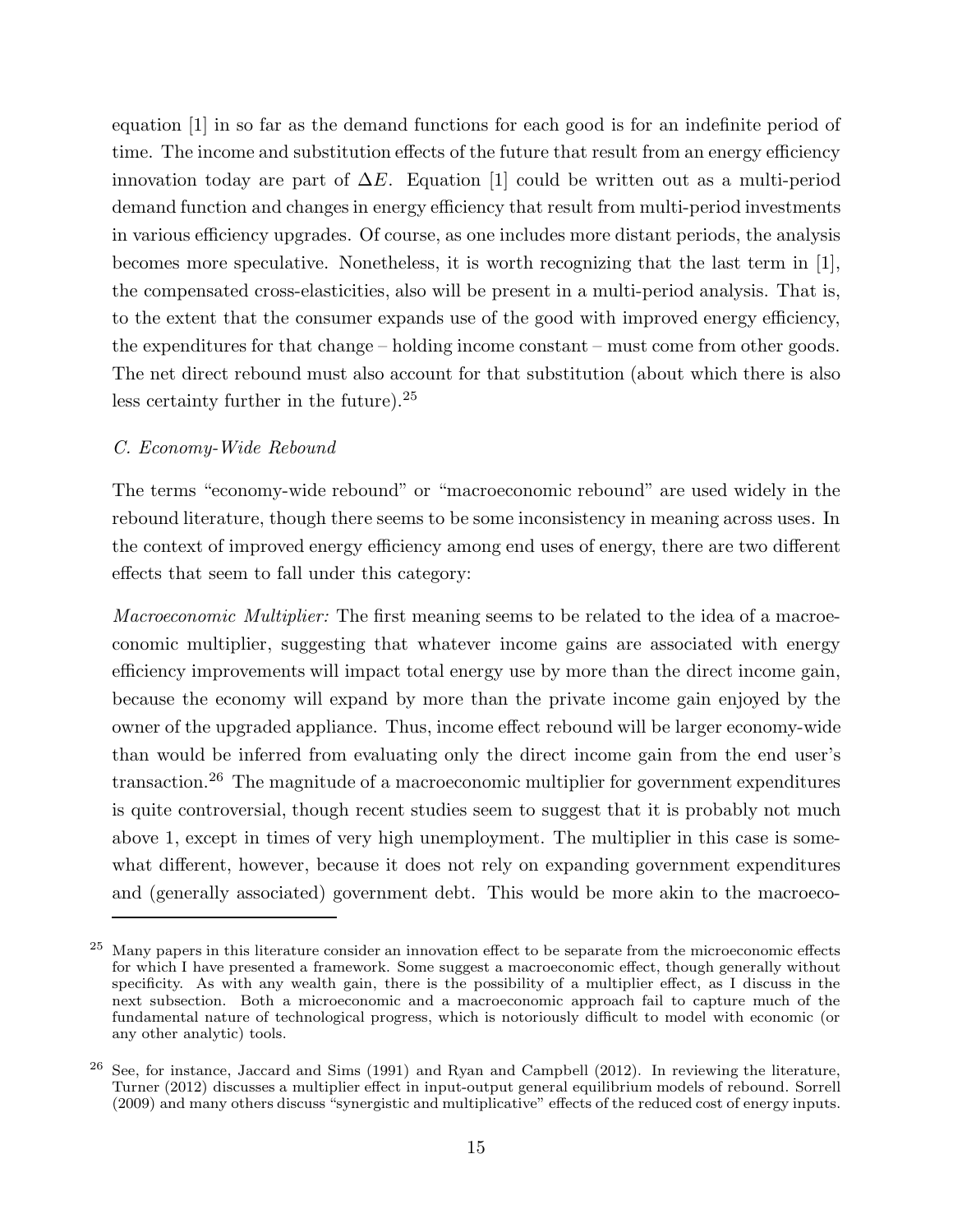nomic multiplier that might result following a new discovery of a natural resource deposit. A literature search and queries to a few leading macroeconomists did not uncover any work that bears directly on this question. To the extent that there is a macroeconomic multiplier above one, it would multiply the income effect rebound, and therefore is dependent on the size of the income effect rebound directly attributable to the energy efficiency upgrade. Likewise, if the income effect is negative for any of the reasons discussed earlier, the macroeconomic multiplier would also scale up that negative effect.

Energy Price Effect: The second meaning focuses on the effect of energy efficiency improvements on the equilibrium price of energy. Improved energy efficiency shifts to the left the demand for that energy source, or all energy sources to the extent they are substitutable. As demand shifts to the left, if the supply of the energy resource is less than perfectly elastic, the reduced demand due to EE will manifest in a reduced price for the energy resource.<sup>27</sup> If demand is not completely inelastic, the price drop will then induce a rebound increase in energy consumption that will partially offset the EE savings. The size of this energy-price driven rebound will depend on the elasticity of supply and demand.<sup>28</sup> Very inelastic demand or very elastic supply will result in almost no energy price effect rebound, while more elastic demand or inelastic supply will result in much larger rebound.

Unfortunately, the relevant elasticities are long-run measures and very difficult to estimate. This argument is most frequently made for crude oil, due to the perceived inelasticity of supply. To get an idea of the potential magnitude of this effect I assume constant elasticities of demand and supply of varying plausible magnitudes. Both supply and demand are anchored by the point  $P = 110$  (dollars/barrel) and  $Q = 90$  (million barrels/day). The approach is illustrated in figure 1.

In each case, I calculate the impact of a leftward shift of demand by 1 and then derive rebound as the percentage by which the net decrease in quantity is less than 1. The results are shown in table 1 for a variety of elasticities. A linear supply curve through the origin has an elasticity of one everywhere. Given that there is known to be a large supply of inframarginal oil with marginal cost below \$30 per barrel, the supply curve seems unlikely

<sup>&</sup>lt;sup>27</sup> Gillingham, Kotchen, Rapson and Wagner (2013) refer to this as the macroeconomic price effect.

<sup>&</sup>lt;sup>28</sup> Some microeconomic studies of rebound argue that they can ignore this effect, because the demand change is small relative to the market for the energy source. A small demand change, however, does not imply that the *relative* impact of this energy price effect rebound is small. There's no reason a priori that this form of rebound will be a smaller share of a small energy efficiency gain than of a large energy efficiency gain.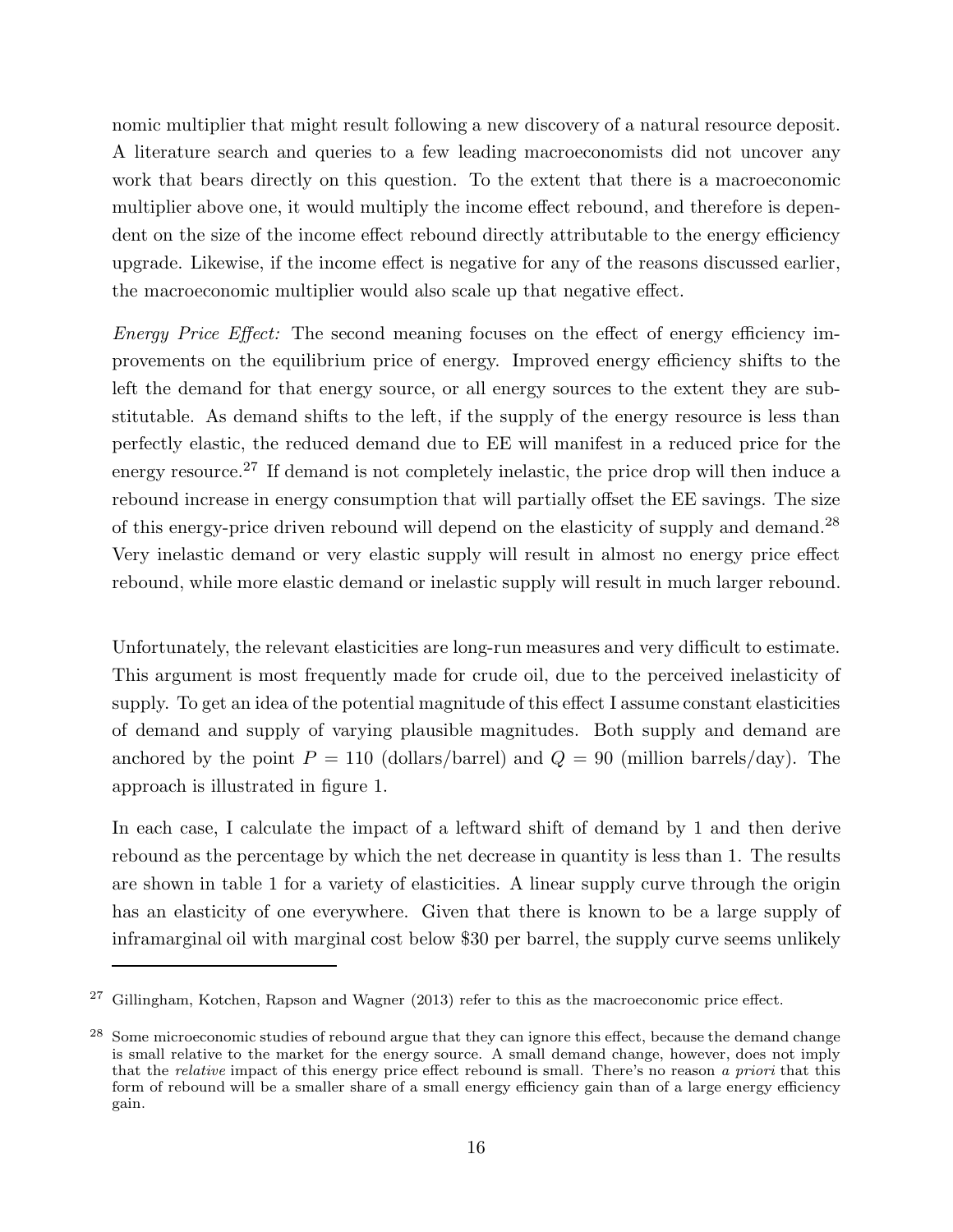

Figure 1: Hypothetical Oil Supply and Demand Functions

to have an elasticity above 1. Estimates of the long-run elasticity of demand for oil are hard to pin down, but shorter run elasticities are often cited as being in the range of  $-0.2$ , so long-run elasticities are most likely larger in absolute value. The potential for energy price effect rebound is very real in the case of oil. Even with a linear supply from the origin and demand with constant elasticity of -0.2, energy price effect rebound is 17%. Raising the demand elasticity to -0.4, which may be a more reasonable long-run figure, nearly doubles this rebound to 30%. If supply is actually less elastic around the current price and quantity, as many argue that it is, then energy price effect rebound could very well be 50% or higher. Long-run supply elasticity depends in large part on the price-responsiveness of the development of new extraction technologies. The last decade of technological progress in gas and oil production suggests that supply elasticities may be rather high.

Energy price effect rebound is likely to be a much smaller factor in electricity and natural gas consumption. In general, supply elasticities for coal and natural gas are thought to be quite high, which would imply very low energy price effect rebound. Nonetheless, long-run coal and natural gas supplies are certainly not perfectly elastic – particularly accounting for the long-run elasticities of research and development expenditures with respect to the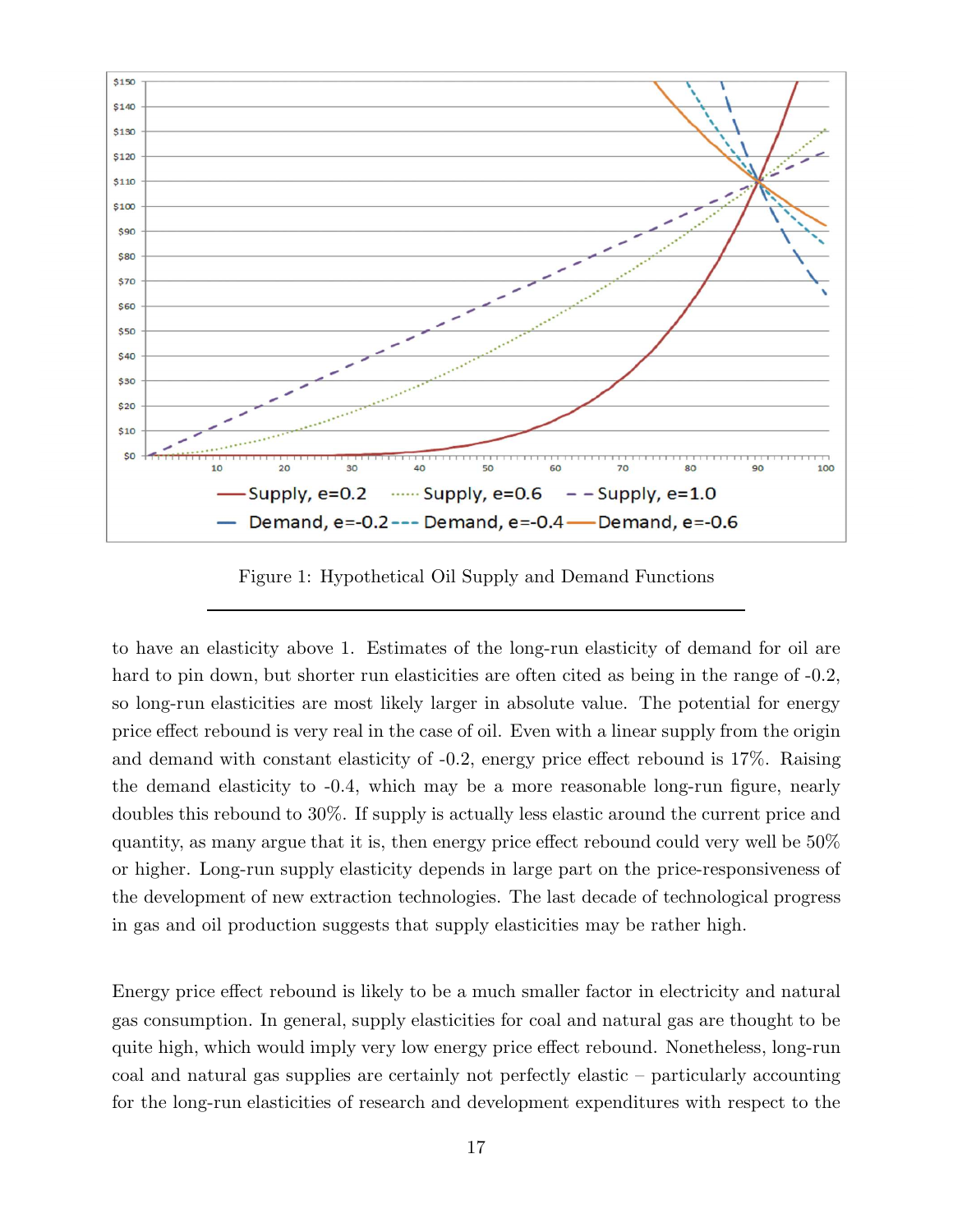|            |     | Demand Elasticity |        |        |  |
|------------|-----|-------------------|--------|--------|--|
|            |     | $-0.2$            | $-0.4$ | $-0.6$ |  |
| Supply     | 0.2 | 51%               | 68\%   | 76\%   |  |
| Elasticity | 0.6 | 26%               | 41\%   | 51\%   |  |
|            | 1.0 | 17\%              | $30\%$ | 39\%   |  |
|            |     |                   |        |        |  |

Table 1: Illustrative Calculations of Energy Price Effect Rebound for Oil

price of the energy – so there will be some energy price effect rebound even in these sectors.

#### IV. Implications for Measurement of Energy Efficiency Rebound

Equation [1] suggests that some components of energy efficiency rebound may be easier to estimate or approximate than others. The second and third terms of [1], the full income effect, will depend on the investment made to achieve the energy efficiency improvement relative to the energy cost savings. Once that is calculated or estimated, these terms will depend on the energy intensity of the goods for which the marginal dollar of income is spent. While it is difficult to know the energy intensity of the marginal consumption, we do know that the U.S. primary energy consumption in 2011 was 97.70 quadrillion BTU<sup>29</sup> on a GDP of \$15.094 trillion and emitted 6708 million metric tonnes of CO2e.<sup>30</sup> So, the average energy intensity is about 6472 BTUs per dollar of GDP and the average GHG intensity is 0.000444 metric tonnes of GHG per dollar of GDP.

An interesting and important question is by how much the energy and GHG intensity of marginal consumption differs from the average, and how that is impacted by the distribution of marginal income among people of differing socio-economic status. Marginal might be higher or lower than average, but average is a reasonable starting point, particularly given that end use energy efficiency improvements are likely to affect consumers across a broad range of the income distribution.

For a rough calculation of the primary energy and GHG emissions embodied in one dollar of gasoline, I start from 113,996 BTU of energy and 0.0111 metric tonnes of GHG per gallon of gasoline burned. Based on Murphy and Hall (2010), I then assume that there is a 1.25

<sup>29</sup> U.S. EIA Annual Energy Outlook

<sup>30</sup> Draft Inventory of U.S. Greenhouse Gas Emissions and Sinks: 1990-2011, U.S.E.P.A.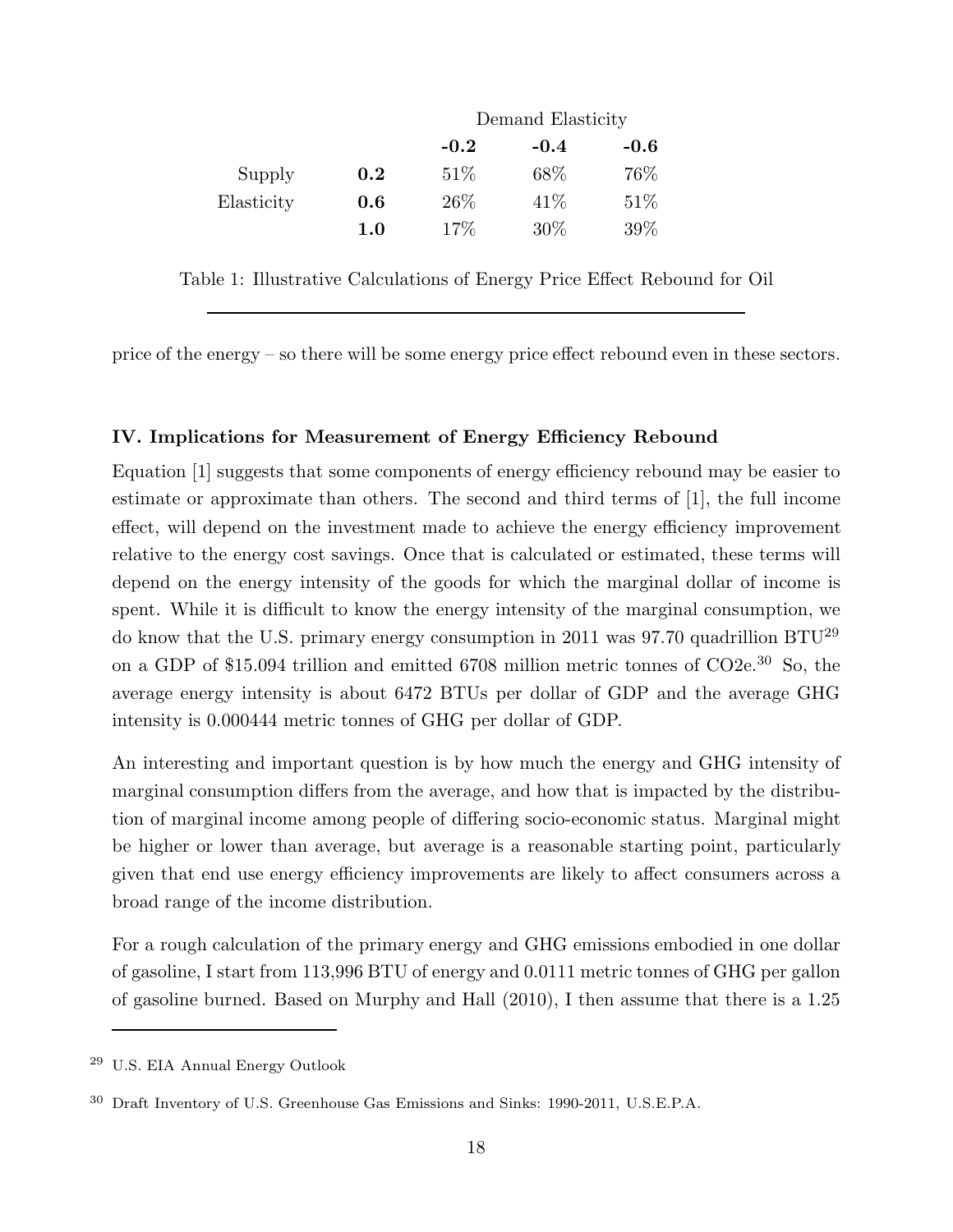multiplier from energy and GHG content to lifecycle energy and GHG.<sup>31</sup> Finally, assuming a long-run marginal cost of \$3.00 per gallon (excluding taxes which are a transfer), yields 47,498 BTUs and 0.004625 metric tonnes of GHG per dollar of gasoline.

I base a similar calculation for natural gas on the assumption of a 1.15 lifecycle multiplier (National Energy Technology Lab, 2011) and 0.074 metric tonnes of GHG per MMBTU of natural gas.<sup>32</sup> At a LRMC of \$5.00/MMBTU, this implies 230,000 lifecycle BTU and 0.01702 metric tonnes of GHG per dollar of natural gas.

Electricity is a more difficult calculation, because the marginal generation serving incremental demand can come from very different sources across time and location, as explored by Graff-Zivin, Kotchen and Mansur (2012). For this illustration, I assume that the marginal source is a natural gas generation plant that (from EIA) uses 8152 BTU/kWh.<sup>33</sup> Using the same multiplier and GHG content as in the previous paragraph, and assuming the LRMC of this generation delivered to the end-user is \$0.08/kWh, this implies 117,185 lifecycle BTU and 0.0087 metric tonnes of GHG per dollar of electricity.

Assume, for a moment, that the EE upgrade costs nothing and uses no energy, and that the elasticity of demand for the appliance service is zero. From these figures, a good first-order estimate of income effect energy rebound is about 13.6% for gasoline  $(6472/47, 498 = 0.136), 5.5\%$  for electricity  $(6472/117, 185 = 0.055)$  and about 2.8% for natural gas  $(6472/230,000 = 0.028)$ . The particularly low income-effect rebound from energy efficiency that reduces natural gas is relevant for discussions of home insulation improvement in the approximately 60% of U.S. households that heat with natural gas. Similar calculations for income effect GHG rebound yield: 9.6% for gasoline, 5.1% for electricity and 2.6% for natural gas.

What if the EE upgrade costs money, embodies energy and causes GHG emissions? In that case, and continuing to assume that the (compensated) elasticity for the appliance service is zero, [1] can be rewritten as

<sup>&</sup>lt;sup>31</sup> Implicitly, this assumes that all energy used for extraction and processing of crude oil to gasoline has the GHG intensity of gasoline.

<sup>&</sup>lt;sup>32</sup> The GHG figure is controversial, because it depends on assumptions about fugitive methane emissions from production.

 $33$  http://www.eia.gov/tools/faqs/faq.cfm?id=667&t=2.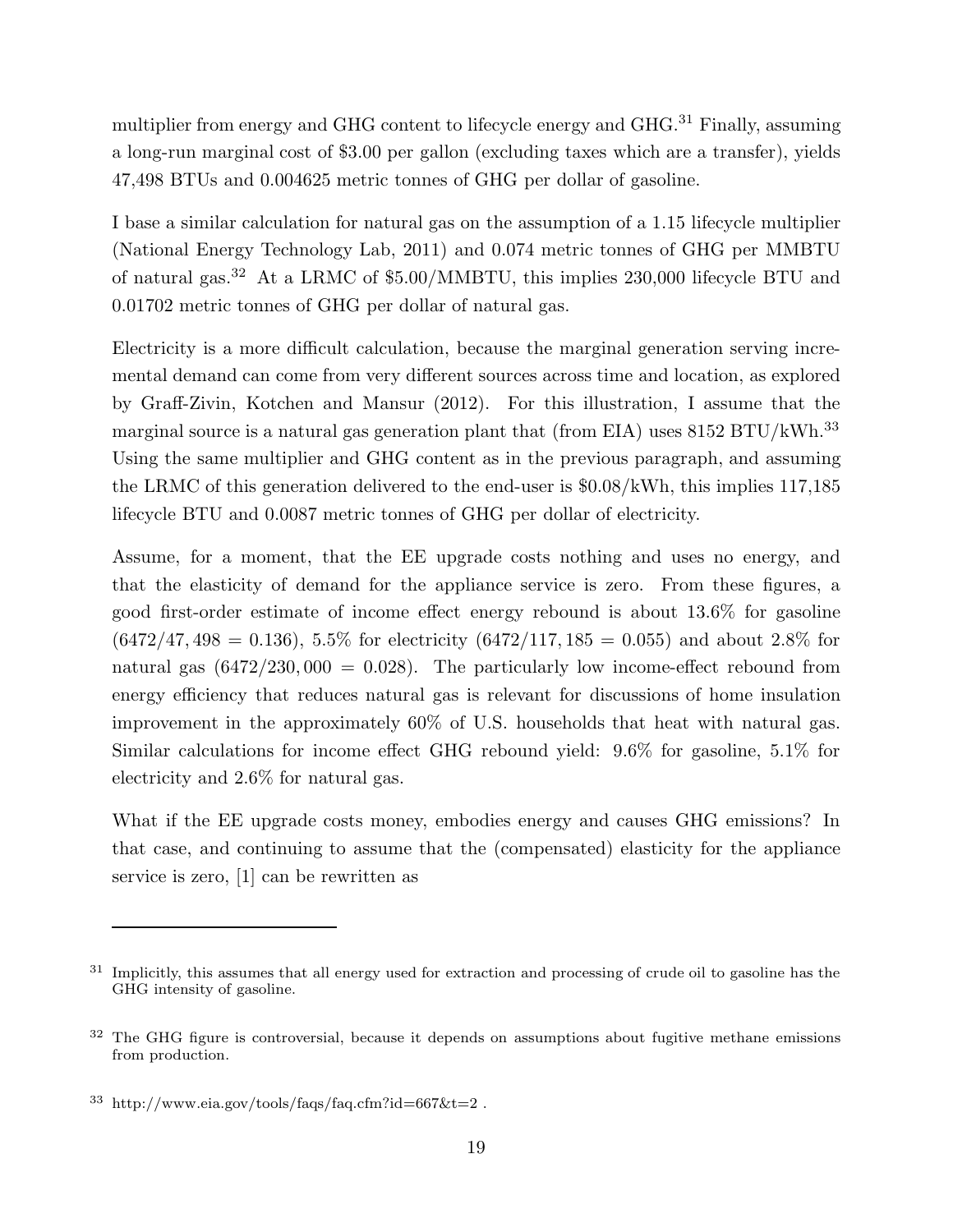$$
\Delta E = [e_U - q_0(e_0 - \tilde{e}_0)] + E_I[q_0(p_0 - \tilde{p}_0) - pv]
$$
\n[2*a*]

$$
= -q_0(e_0 - \tilde{e}_0) + E_I[q_0(p_0 - \tilde{p}_0)] + [\frac{e_U}{p_U} - E_I]p_U
$$
\n[2b]

In [2b], the first term is the straight EE savings and the second term is the income effect rebound if the upgrade is costless (in both income and energy). The bracketed part of the last term is the difference between the energy per dollar spent on the upgrade and the energy per dollar spent from new income. If the energy intensity of the upgrade is equal to the energy intensity of purchases from new income, then the last term is zero and the net energy savings from the upgrade is independent of the share of savings spent on the upgrade itself. If the upgrade is more energy intensive (per dollar) than purchases from new income then energy savings are smaller than they otherwise would be and if it is less energy intensive, then savings are larger. As a first cut analysis, however, ignoring the embodied energy in the efficiency upgrade may not be a large source of error as long as one also ignores the cost of the efficiency upgrade when calculating income-effect rebound.

The sum of the fourth and fifth terms of [1], the net direct rebound effect, depends on the energy intensity of the marginal dollar spent on the appliance versus the energy intensity of whatever that marginal dollar is taken from. Whether it is driving a car more when it gets greater fuel efficiency or buying a bigger refrigerator when it is better insulated, the marginal expenditure on the appliance does not all go to energy. Consuming more of the appliance service requires an array of inputs of varying energy intensity, and presumably a smaller share goes to energy after the energy efficiency upgrade. The fourth term must be analyzed accounting for all of the inputs that go into marginal consumption of the appliance.

Likewise, the fifth term must be analyzed accounting for the energy intensity of the marginal dollar removed from expenditures on substitute (by the economic definition) goods. It seems likely – though not necessarily the case – that such substitute goods are also more energy intensive than average. The new furnace illustration above is such an example. In any case, the energy intensity of substitutes almost certainly is not zero and may significantly offset the compensated direct rebound effect.

#### A. First Illustrative Application – Auto Fuel Economy

Fuel economy is one of the central areas of contention in disagreements about rebound. I parse fuel economy rebound using the framework presented here.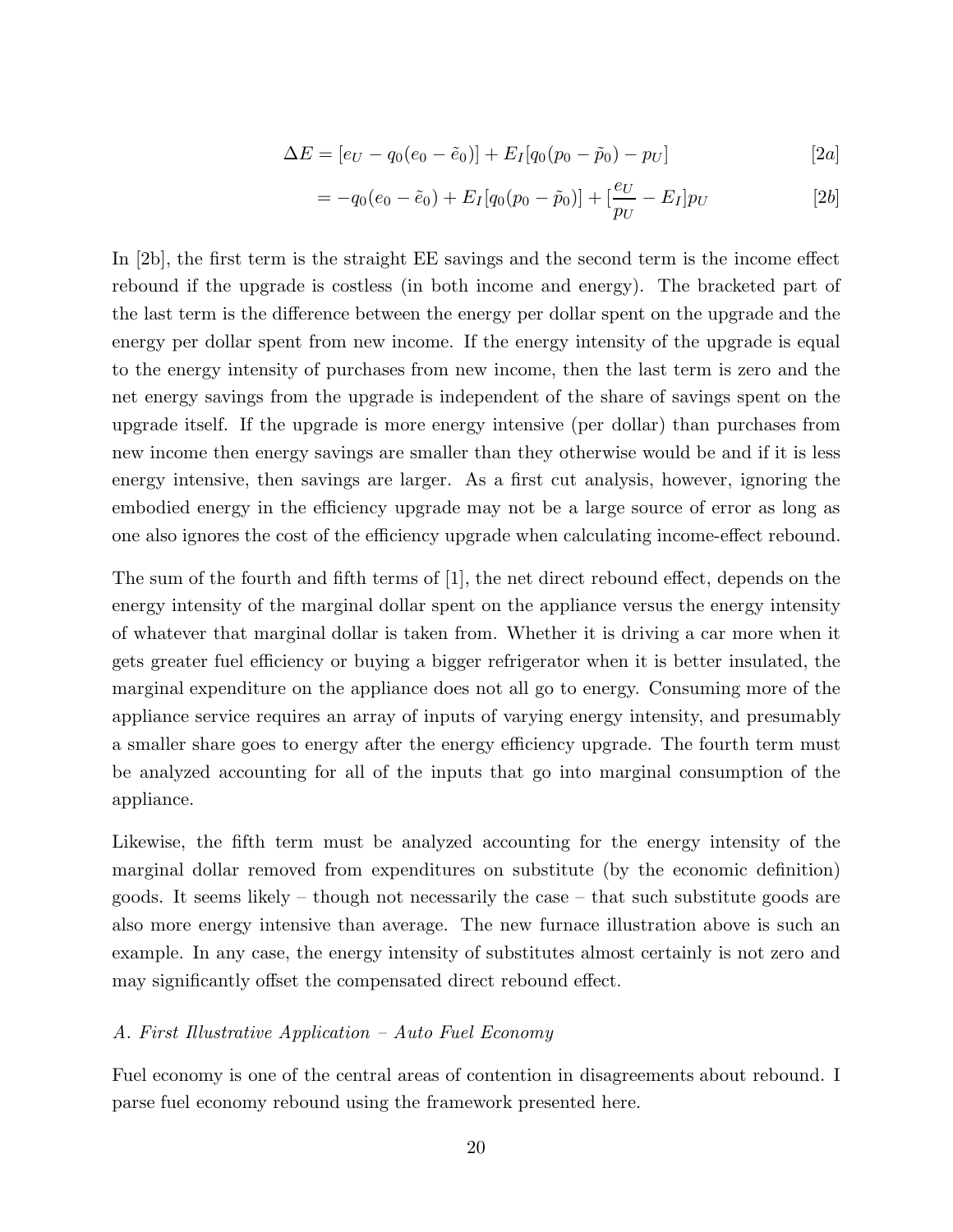Consider a new mid-sized sedan that is upgraded to meet fuel economy standards, so that rather than getting 25 MPG it gets 50 MPG, approximately the change for the average vehicle under the Obama administration's CAFE standards. The upgrade is not costless; assume that it adds manufacturing costs of \$3000 to the vehicle, which is the industry's guess at the impact of the change on the cost of the vehicle.<sup>34</sup> If the car were driven  $12,000$ miles per year for 15 years, over the life of the car it would save the owner 3600 gallons of gasoline, or 240 gallons/year, and would reduce energy use by 513 MMBTU in total over the 15 years.<sup>35</sup> By a similar calculation, the improved fuel economy over the life of the vehicle would reduce GHG emissions by 50 metric tonnes.<sup>36</sup>

Using a real discount rate of 3% and assuming that the real LRMC of gasoline is constant over this period at \$3 per gallon, the societal NPV income gain from the fuel savings is about \$8723. If there were no usage elasticity with respect to fuel economy, then the only rebound would come from the net income gain of \$5723 plus the energy intensity of the \$3000 spent on the upgrade. If each was at the average energy intensity of the economy as a whole, income effect rebound plus the energy used in manufacturing the upgrade would be 56 MMBTU. Thus, the net reduction in energy use would be  $457 \text{ MMBTUs } (=513$ MMBTU - 56 MMBTU). Similarly, the income effect rebound plus the upgrade would increase GHG emissions by slightly under 4 tonnes if each had the GHG intensity of the economy as a whole, leaving a net GHG reduction of about 46 tonnes.

Analyzing substitution-effect rebound requires considering the marginal cost of driving additional miles and the energy intensity of those expenditures. I examine the 2012 Ford Fusion, which is rated at 25 MPG for combined city and highway driving. Data from Edmunds.com website on the total cost of ownership of the Ford Fusion sedan suggest that the non-fuel marginal cost of driving this vehicle is about  $$0.190$  per mile.<sup>37</sup> Assuming that the non-fuel marginal cost of driving has an energy intensity of the economy as a

<sup>37</sup> I arrive at this number by including, for the first 5 years of ownership of a 2012 Ford Fusion, half of the depreciation, none of the taxes and fees, none of the financing cost, one-quarter of insurance cost, and all of maintenance and all of repairs, for a total of \$14,085, and then dividing the total by the 75,000 miles that Edmunds assumes for the 5 years of driving. See http://www.edmunds.com/ford/fusion/2012/tco.html?style=101386786 .

<sup>&</sup>lt;sup>34</sup> Many people (and one referee) point out that fuel efficient vehicles generally cost less than gas guzzlers. That is true, but for a given model/type of vehicle, making it more fuel efficient raises the cost. For instance, the Honda Civic costs more with a hybrid engine.

 $35\,3600\,$  gallons  $\cdot$  113, 996  $BTU/gallon \cdot 1.25$  lifecycle multiplier = 512, 982, 000.

<sup>&</sup>lt;sup>36</sup> 3600 gallons  $\cdot$  0.0111 GHG tonnes/gallon  $\cdot$  1.25 lifecycle multiplier = 49.95.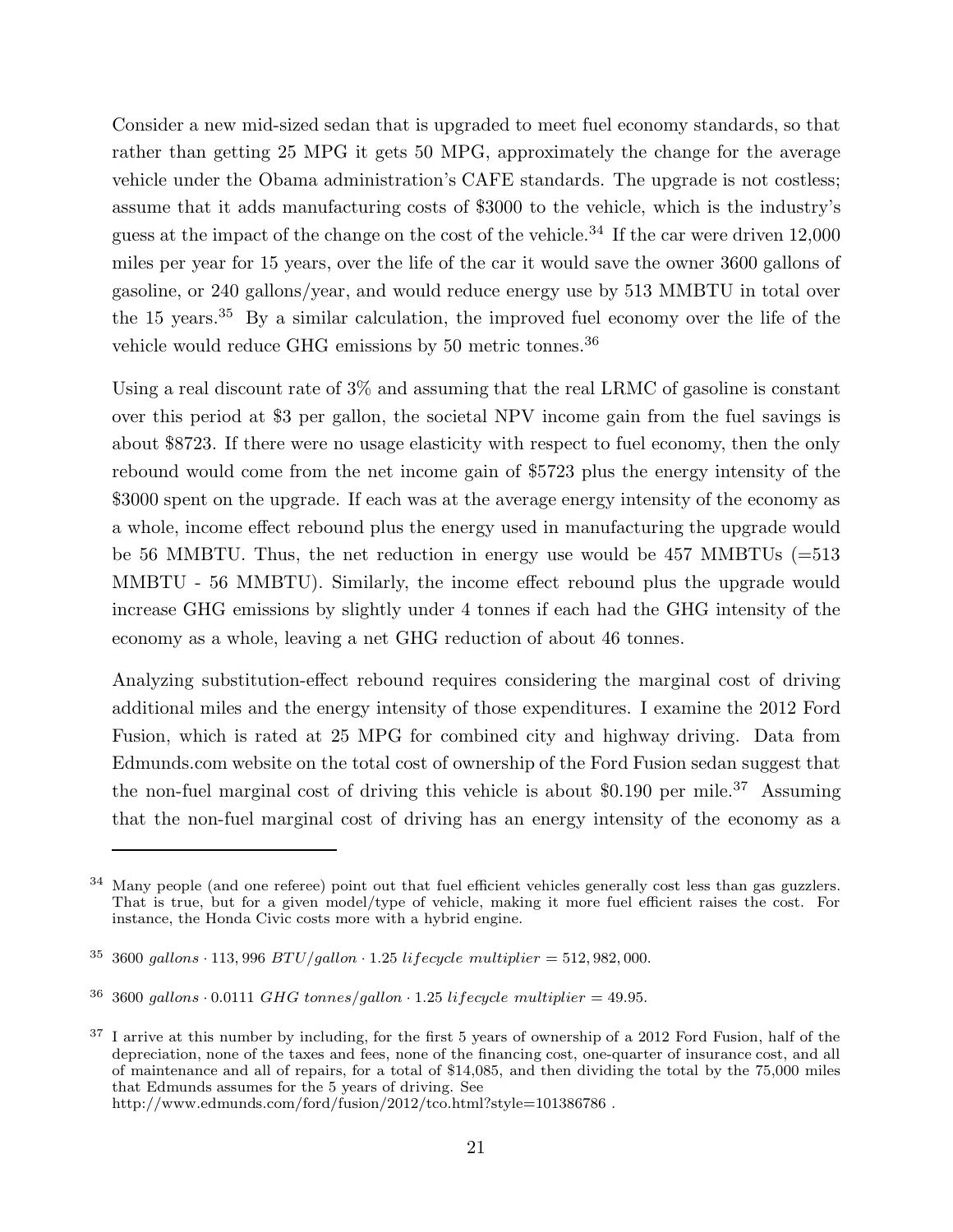whole  $-6472$  BTU per dollar  $-$  this is 1230 BTU per mile. Likewise, assuming the non-fuel marginal cost of driving has the GHG intensity of the economy as a whole, this would be 0.000084 tonnes of GHG per mile.

After the energy efficiency improvement, the fuel marginal cost is \$0.060 per mile, assuming LRMC of \$3 per gallon and 50 MPG, or 2850 BTU per mile.<sup>38</sup> The marginal GHG per mile from fuel is 0.000278 tonnes. Thus, at 50 MPG, the total marginal cost of driving an addition mile is \$0.250 with a total energy use of 4080 BTU and a total GHG emissions of 0.000362 tonnes. So, one additional dollar spent on increased vehicle miles uses about 16,320 BTU (=  $4080/0.250$ ) and creates about 0.001448 tonnes of GHGs.<sup>39</sup> If each dollar used to increase expenditure on driving were taken from the national average energy intensity expenditure, then the *net* substitution-effect rebound would be  $9848$  BTU (= 16, 320−6472) per dollar or 2462 BTU per rebound mile driven.<sup>40</sup> Likewise, if expenditures were taken from national average GHG intensity goods, then the net substitution effect increase in GHGs would be 0.001004 tonnes (= 0.001448 − 0.000444).

So, doubling the fuel efficiency of a Ford Fusion creates a direct energy savings of 513 MMBTU, of which income-effect rebound offsets 56 MMBTU (inclusive of the embodied energy in the efficiency improvement) for a net reduction of 457 MMBTU. Each additional mile driven due to the greater fuel efficiency uses an additional 2462 BTU, so 100% rebound would occur if the doubling of the fuel efficiency caused the car to be driven an additional 185,621 miles over the 15 years, or an extra 12,375 miles per year. This would be slightly more than a doubling of the vehicle miles traveled, which seems implausible.<sup>41</sup> By similar calculation, the net GHG savings before substitution rebound is 46 tonnes which would require an extra 166,030 miles to fully offset.

A more direct calculation of rebound requires an assumed elasticity of vehicle miles with

 $38 \quad 113,996 \cdot 1.25/50 = 2850$ .

<sup>39</sup> At 25 MPG, the fuel marginal cost is \$0.120 per mile, again assuming \$3 per gallon, so the total marginal cost per mile is \$0.310 and the total energy use is 6930 BTU. So, energy use is 22,355 BTU per dollar marginal dollar spent on driving and GHG released is 0.002063.

 $40$  As discussed earlier, it seems likely that the substitution to such an energy-intensive activity would likely on average be from other goods with higher than average energy intensity, in which case this estimate of the net substitution rebound is too high. In this case, the obvious candidate would be substitution from a lower MPG vehicle owned by the same family, which could lead to negative rebound.

<sup>&</sup>lt;sup>41</sup> The fuel efficiency improvement would lower the tax-inclusive price per mile driven (fuel plus non-fuel cost, assuming taxes of \$0.50 per gallon) from \$0.33 to \$0.26, a 21% decline. Assuming constant elasticity demand, that mileage change would require a price elasticity of about −3.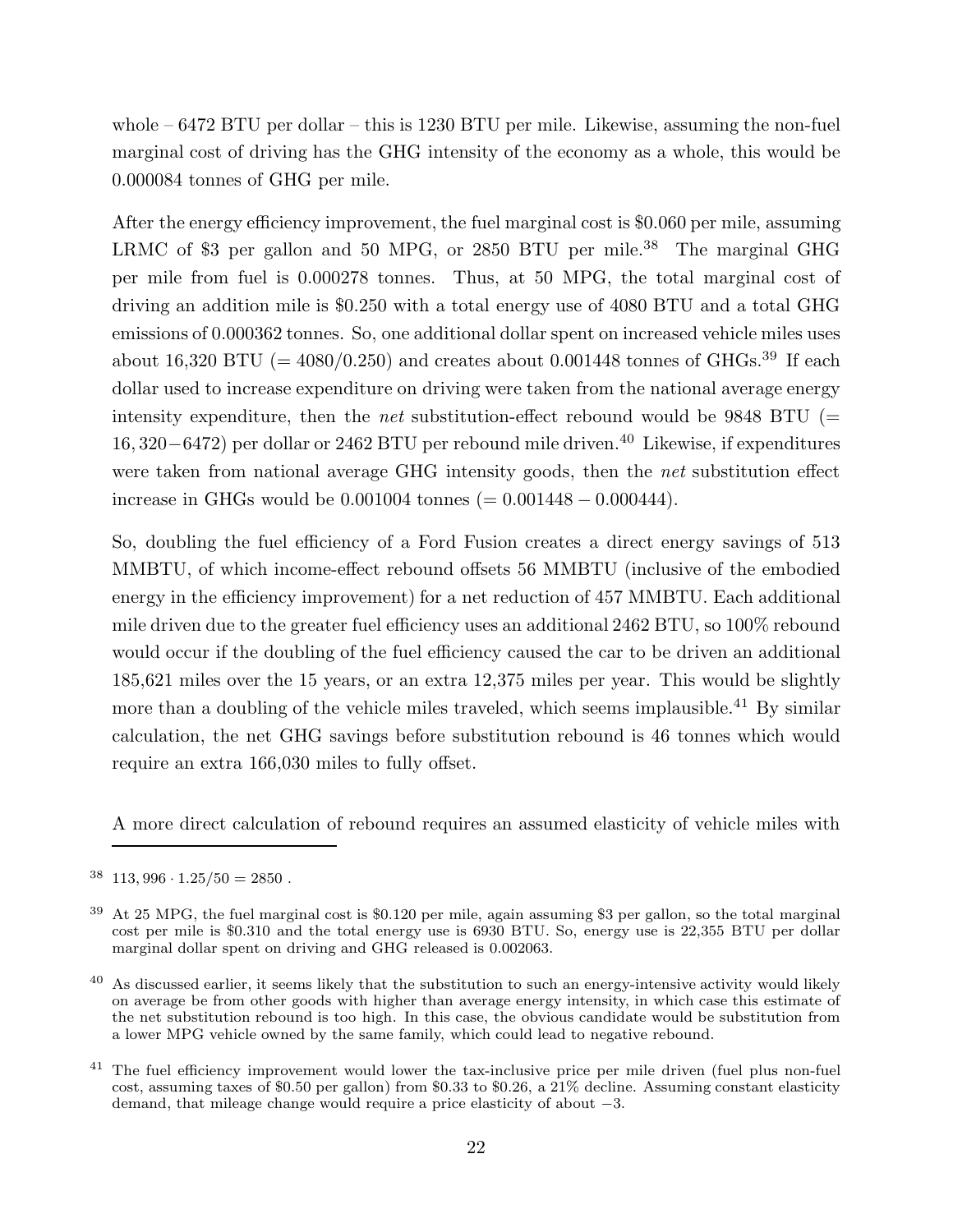| <b>ASSUMPTIONS</b>                     |                       |            |        |
|----------------------------------------|-----------------------|------------|--------|
| Life of Auto (years)<br>15             | Non-fuel LRMC/mile    |            | \$0.19 |
| Miles per year<br>12,000               | Discount Rate         | $3\%$      |        |
| Pre-Upgrade MPG<br>25                  | Retail Gasoline Price | \$3.50     |        |
| Post-Upgrade MPG<br>50                 | Gasoline LRMC         | \$3.00     |        |
| Cost of Upgrade<br>\$3,000             |                       |            |        |
| <b>REBOUND</b>                         | Energy                | <b>GHG</b> |        |
| Income-Effect                          | 11\%                  | 8\%        |        |
| Substitution-Effect, $\epsilon = -0.1$ | $6\%$                 | $9\%$      |        |
| Substitution-Effect, $\epsilon = -0.2$ | 13\%                  | 19%        |        |
| Substitution-Effect, $\epsilon = -0.3$ | $20\%$                | $30\%$     |        |
| Substitution-Effect, $\epsilon = -0.4$ | 28\%                  | 41\%       |        |
|                                        |                       |            |        |

Table 2: Illustrative Calculation of Rebound from Doubling Auto Fuel Economy

respect to the cost of fuel. Parry and Small (2004) survey many empirical studies and find that this elasticity is "mostly ranging between 0.1 and 0.3 but sometimes larger." For this illustration, assume that the elasticity is  $0.2$  – actually  $-0.2$  to be more precise about the sign.<sup>42</sup> With a constant elasticity of -0.2 and effective 50% decline in the cost of fuel, VMT would be expected to increase by about  $15\%^{43}$  or 26,640 miles over the 15 year life of the car. This extra mileage would consume an additional 66 MMBTU and emit an extra 9.64 tonnes of GHGs, counting both the fuel and non-fuel incremental energy use.

Thus, an illustrative, but realistic, calculation of rebound from doubling fuel economy would be about 56 MMBTU from income-effect rebound and 66 MMBTU from substitution-effect rebound for a total of 122 MMBTU rebound offsetting the 513 MMBTU gain from the efficiency improvement, a total rebound of about 24%. The direct GHG reduction from the fuel efficiency improvement would be 50 tonnes of which about 4 tonnes would be offset by income-effect rebound and about 10 tonnes by substitution-effect rebound, a total GHG rebound of about 27%. The calculations, as well as calculations for alternate VMT elasticity assumptions, are summarized in table 2.

Obviously, many assumptions in this calculation could be altered or improved upon with new empirical estimation of the relevant parameters. I have not attempted to include

<sup>&</sup>lt;sup>42</sup> It appears that all of the studies Parry and Small cite estimate a Marshallian elasticity rather than the compensated elasticity one would want to use for this calculation. Assuming that VMT is a normal good, the compensated elasticity would be smaller (in absolute value) and therefore the substitution-effect rebound would be smaller than calculated here.

<sup>&</sup>lt;sup>43</sup> If  $Q = AP^{\epsilon}$ , then for a change from  $P_1$  to  $P_2$ ,  $Q_2/Q_1 = (P_2/P_1)^{\epsilon} = (1/2)^{-0.2} = 1.148$ .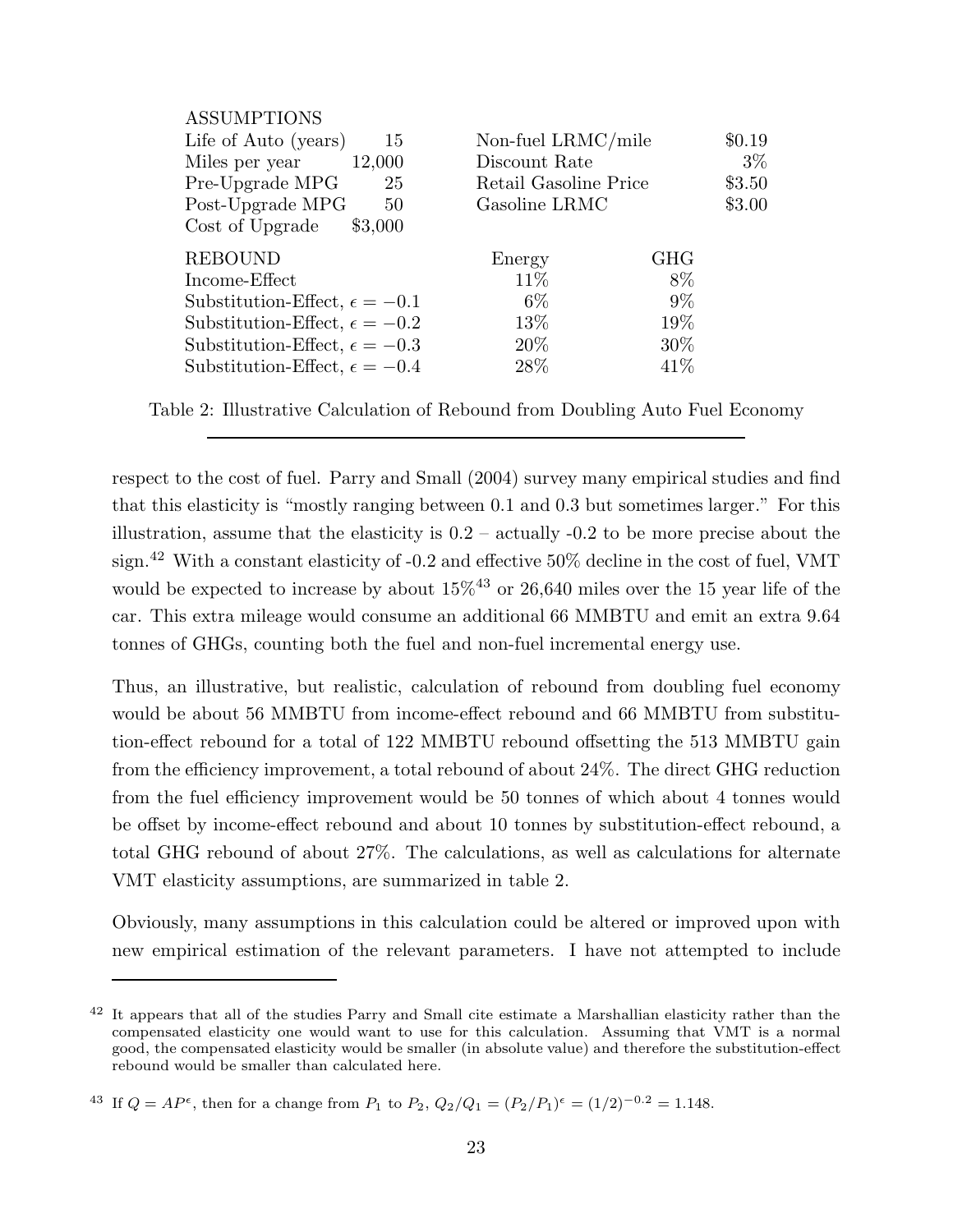| <b>ASSUMPTIONS</b>                     |            |        |              |           |                          |            |            |
|----------------------------------------|------------|--------|--------------|-----------|--------------------------|------------|------------|
|                                        | <b>LED</b> | CFL    | Incandescent |           |                          |            |            |
| Price/Bulb                             | \$15.00    | \$1.25 | \$0.60       |           | Discount Rate            |            | $3\%$      |
| Hours/Bulb                             | 25,000     | 5000   | 1250         |           | Retail Electricity Price |            | \$0.11/kWh |
| kWh/hour                               | 0.011      | 0.013  | 0.060        |           | <b>LRMC</b> Eectricity   |            | \$0.08/kWh |
|                                        |            |        |              |           | Hours Used/Day           |            | 3          |
| <b>REBOUND</b>                         |            |        | Energy       | Energy    | <b>GHG</b>               | <b>GHG</b> |            |
|                                        |            |        | <b>LED</b>   | $\rm CFL$ | <b>LED</b>               | <b>CFL</b> |            |
| Income-Effect                          |            |        | $6\%$        | $6\%$     | $3\%$                    | $4\%$      |            |
| Substitution-Effect, $\epsilon = -0.4$ |            |        | $6\%$        | $6\%$     | $3\%$                    | $4\%$      |            |
| Substitution-Effect, $\epsilon = -0.6$ |            |        | 14\%         | 19%       | 10\%                     | 14\%       |            |
| Substitution-Effect, $\epsilon = -0.8$ |            |        | $37\%$       | $53\%$    | 27%                      | 39\%       |            |
|                                        |            |        |              |           |                          |            |            |

Table 3: Illustrative Calculation of Rebound from Energy Efficient Lighting

economy-wide rebound effects, which are much more difficult to calculate, as discussed earlier, but could be very important. I have also taken prior demand elasticity estimates as guidance for the calculation of substitution-effect rebound despite the fact that they likely overstate the elasticity of those who would be affected by the fuel economy improvement, as discussed in section II.C. Nonetheless, this framework provides the basis for a coherent and transparent analysis.

#### B. Second Illustrative Application – Lighting

A similar calculation for lighting yields a smaller income-effect rebound, but potentially a larger substitution-effect rebound, and overall a larger rebound. For this illustration, I compare incandescent lighting with CFLs and LEDs. LED lights are very new and prices are coming down quickly, so these calculations will change, but the light quality seems to be more comparable to traditional incandescent than are compact fluorescent bulbs.

Table 3 shows the calculations based on parameters taken from retail websites. In order to do this comparison, I calculate the annual cost of using each type of 60-watt-equivalent bulb in a given light socket, assuming the same electricity price and baseline usage level (before substitution effects). I assume that the real retail price of electricity is constant at \$0.11/kWh and the real marginal cost is constant at \$0.08/kWh over the life of all bulbs analyzed. I also assume that each bulb is used three hours per day and lasts to specified lifetime hours. For any lifetime hours and cost of a bulb, one can then calculate the energy use and cost per year, as well as the GHG per year. I do this for all three bulb types using the parameters shown in table 3 and then calculate income-effect rebound based on the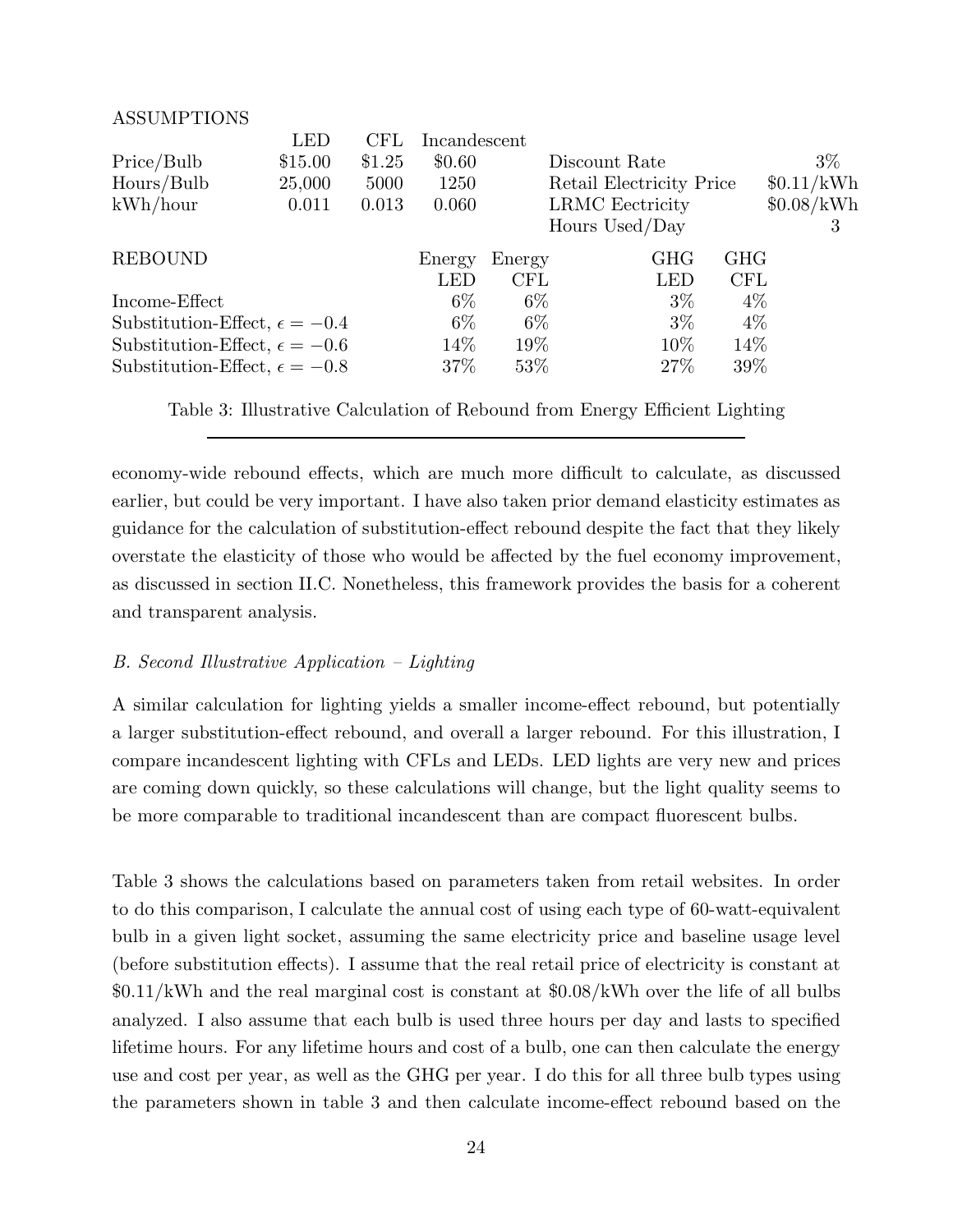savings from using each type of more-efficient bulb relative to incandescent. Calculating substitution-effect rebound requires an assumption about the long-run compensated elasticity. Using vector error-correction models, Fouquet and Pearson (2011) estimate long-run uncompensated demand elasticity for lighting by decade over the last 250 years, with the most recent estimates for 2000-2010. The estimates change quite a bit (and the paper doesn't report standard errors), but the estimate for the most recent period is -0.6. I present results for -0.4 and -0.8 as well. For this illustration, I assume throughout that any expenditures not on electricity – lightbulb, expenditures of new income, and reduced expenditures on other goods when consumption substitutes towards lighting – carry the economy wide average energy and GHG intensity.

The results suggest that income-effect rebound is quite small in the case of lighting, around 6% for energy for both types of bulbs and 3%-4% for GHG. Savings from LEDs and CFLs are substantial, but the energy intensity of expenditures on lighting is so much higher than for the economy as whole that the "respending" of those savings on other goods generates little rebound.

Substitution-effect rebound, however, is substantially larger and very sensitive to the elasticity of demand that is assumed. Still, even in the high case of -0.8 elasticity, the implied total (income plus substitution) rebound is about 43% for energy with an LED, and 30% for GHGs. Again, these calculations do not include economy-wide rebound. In this case, however, energy price-driven rebound is probably not as large a concern as with vehicle fuel efficiency, because the supply of the relevant fuel is probably much more price elastic. Also as with the fuel economy illustration, I use an estimate of market-wide elasticity for calculating substitution-effect rebound, which likely overstates the elasticity of customers who would be most affected by regulation to improve lighting efficiency.

In both of these illustrations, income-effect rebound appears likely to be smaller than substitution-effect rebound. While that may be the case here, there is not likely to be a general relationship between the size of these two effects. Income-effect rebound can certainly be zero or even negative in some cases, while it could easily be larger than substitution-effect rebound in cases of large energy efficiencies savings and small compensated elasticity of demand for the energy service.

## V. Conclusion

I have presented a framework that may be helpful in organizing the measurement of energy efficiency rebound from consumer energy efficiency upgrades. Decomposing rebound into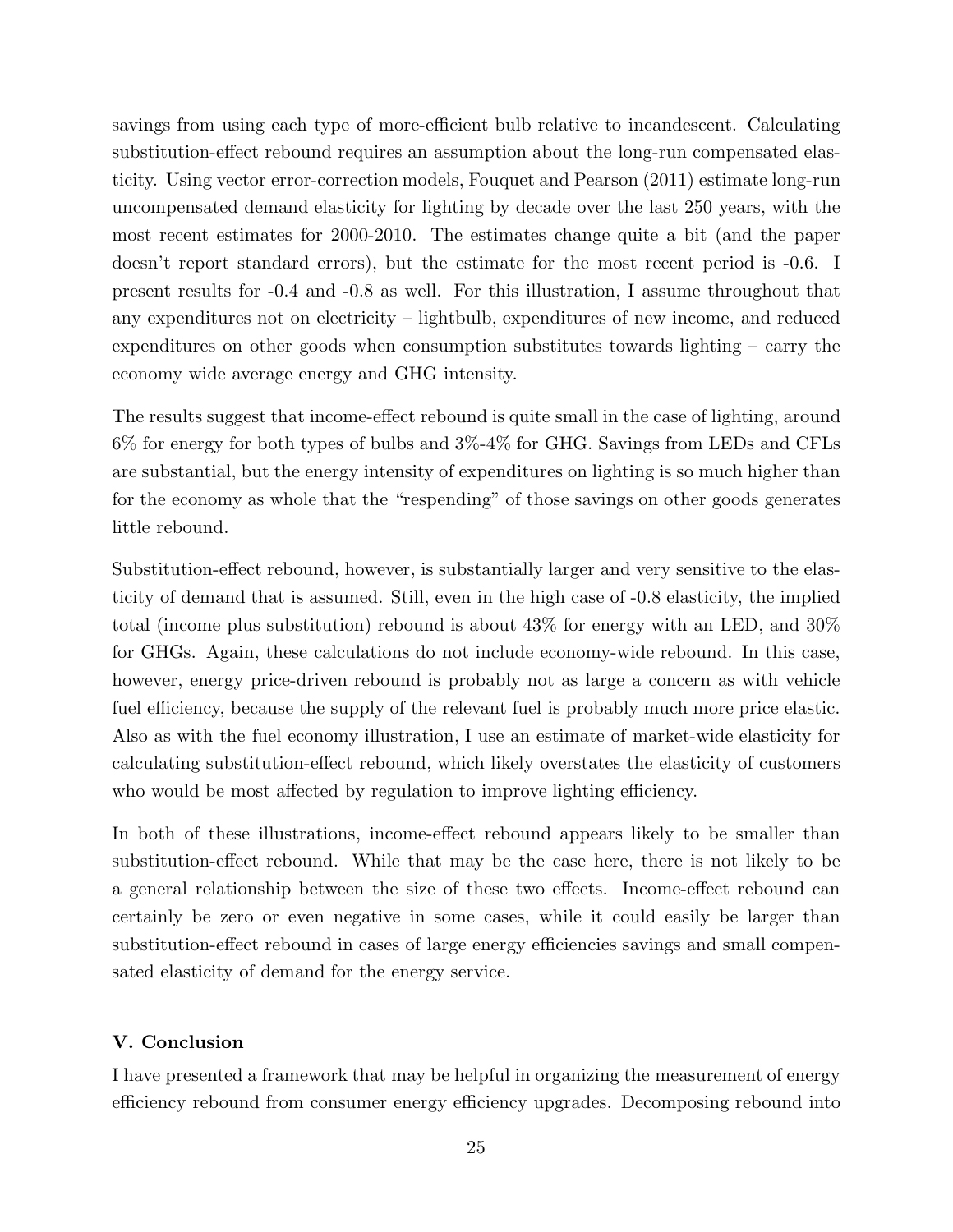substitution and income effects allows one to more directly map changes to measures of the economy-wide energy (or GHG) intensity and estimates of demand elasticity, and to account explicitly for the net substitution effect. The results of this approach applied to auto fuel economy and lighting suggest that rebound in these cases is a substantial factor which, if ignored, would lead to significant overstatement of energy savings. In these two cases, however, it also appears that "backfire" – rebound in excess of 100% of the direct energy efficiency gain – is unlikely.

These calculations do not include factors that generally fall under the heading of economywide rebound. I discussed two manifestations of economy-wide rebound – macroeconomic multipliers and energy price effect rebound. Due to the relatively small size of incomeeffect rebound I found in the two cases studied, a macroeconomic multiplier of the ranges frequently discussed seems unlikely to substantially change the analysis. Supply-driven rebound, however, may be quite large in the case of oil-saving energy efficiency, though probably less significant for technologies that rely on natural gas and coal. Both economywide rebound effects are in need of further research.

The analysis I've presented focuses on consumer-side energy efficiency, but there are also energy efficiency improvement opportunities in businesses. A framework for energy efficiency rebound in companies is beyond the scope here, but it is clear that there are analogous rebound effects: substitution towards an input with improved energy efficiency and substitution among products by consumers when an energy efficiency improvement changes the relative prices of goods, as well as an income effect when an energy efficiency improvement lowers production costs and creates greater wealth.

While I have focused entirely on quantification of rebound, it is important to remember the welfare implications. When rebound does occur, it reflects the creation of economic value as consumers are able to re-optimize in response to a change in relative prices. In that normative sense, rebound should be celebrated, not bemoaned. Still, for policy purposes, it is important to understand how energy efficiency will change societies' consumption of energy, which requires quantification of rebound.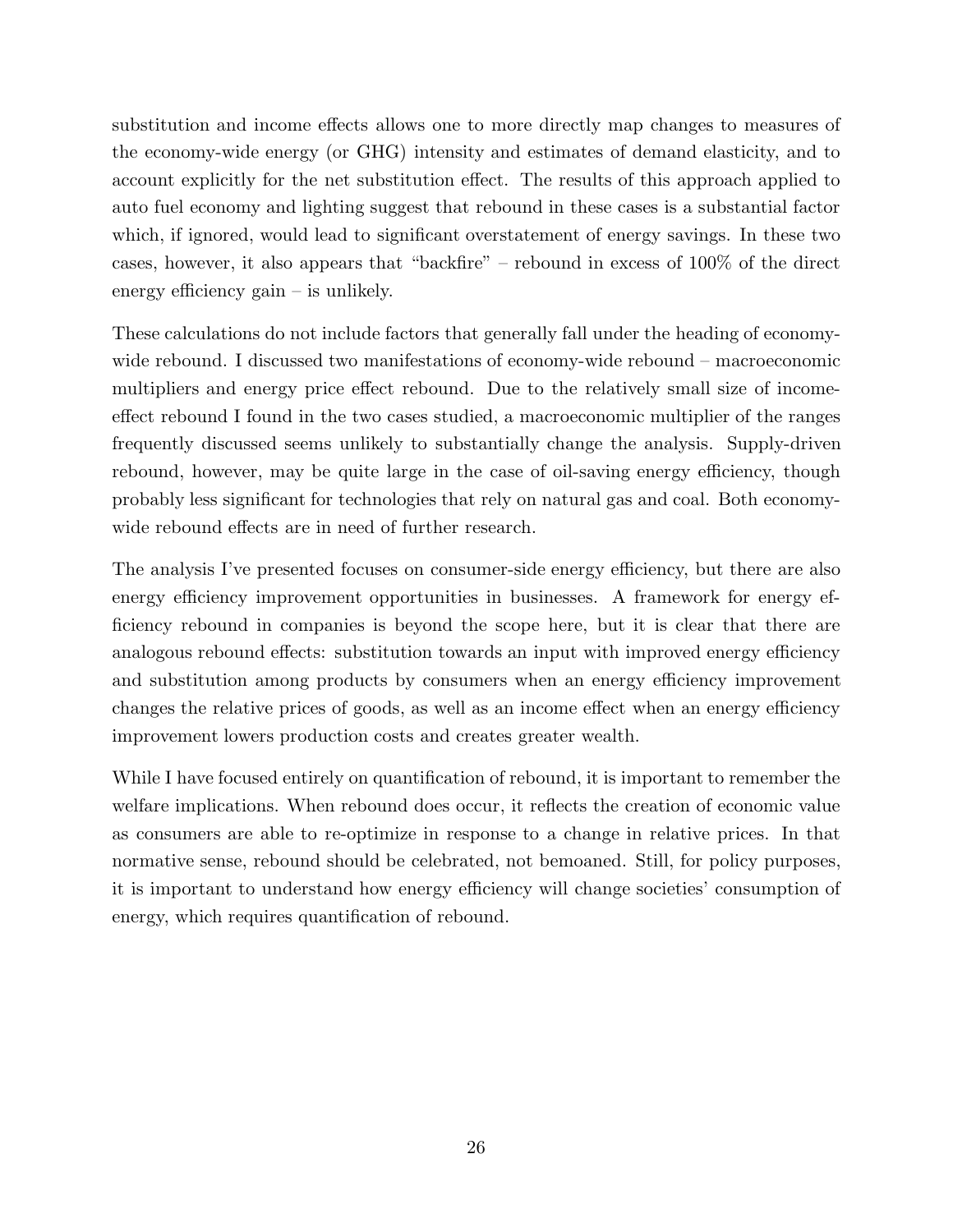#### REFERENCES

- Azevedo, Inˆes L., Marco Sonnberger, Brinda A. Thomas, Granger Morgan, and Ortwin Renn. (2012). "Developing robust energy efficiency policies while accounting for consumer behavior," International Risk Governance Council (IRGC) report.
- Berkhout, Peter H.G., Jos C. Muskens, Jan W. Velthuijsen. (2000). "Defining the rebound effect," *Energy Policy*, **28**(6-7): 425-432.
- Binswanger, Mathias. (2001). "Technological progress and sustainable development: what about the rebound effect?" *Ecological Economics* **36**(1): 119132.
- Borenstein, Severin and Lucas W. Davis. (2012). "The Equity and Efficiency of Two-Part Tariffs in U.S. Natural Gas Markets," Journal of Law and Economics, 55(1): 75-128
- Brennan, Timothy J. (2013). "Energy Efficiency Policy Puzzles," *Energy Journal*, **34**(2): 1-25.
- Brookes, Leonard G. (1990). "The greenhouse effect: the fallacies in the energy efficiency solution," *Energy Policy*, **18**(2): **199-201**.
- Brookes, Leonard G. (1992). "Energy efficiency and economic fallacies: a reply," *Energy* Policy,  $20(5)$ : 390-392.
- Brookes, Leonard G. (1993). "Energy efficiency fallacies: the debate concluded," *Energy* Policy, 21(4): 346-347.
- Davis, Lucas W. and Erich Muehlegger. (2011). "Do Americans Consume Too Little Natural Gas? An Empirical Test of Marginal Cost Pricing," RAND Journal of Economics, 41(4): 791-810.
- Fouquet, Roger and Peter J.G. Pearson. (2011). "The Long Run Demand for Lighting: Elasticities and Rebound Effects in Different Phases of Economic Development," Basque Centre for Climate Change Working Paper 2011-06, July.
- Gillingham, Kenneth, Matthew Kotchen, David Rapson and Gernot Wagner. (2013). "The Rebound Effect is Overplayed," Nature 493: 475-476.
- Graff Zivin, Joshua, Matthew J. Kotchen and Erin T. Mansur. (2012). "Spatial and Temporal Heterogeneity of Marginal Emissions: Implications for Electric Cars and Other Electricity-Shifting Policies," University of California Center for Energy and Environmental Economics Working Paper WP-047, October.
- Greening, Lorna A., David L. Greene, and Carmen Difiglio. (2000). "Energy Efficiency and Consumption – The Rebound Effect – A Survey," *Energy Policy*, **28**(6-7): 389-401.
- Jaccard, Mark and David Sims. (1991). "Employment Effects of Electricity Conservation: The Case of British Columbia," *Energy Studies Review*, **3**(1): 34-44.
- Jenkins, Jesse, Ted Nordhaus, and Michael Shellenberger. (2011). "Energy Emergence: Rebound and Backfire as Emergent Phenomena, A Review of the Literature," Breakthrough Institute white paper.

Available at http://thebreakthrough.org/blog/Energy Emergence.pdf.